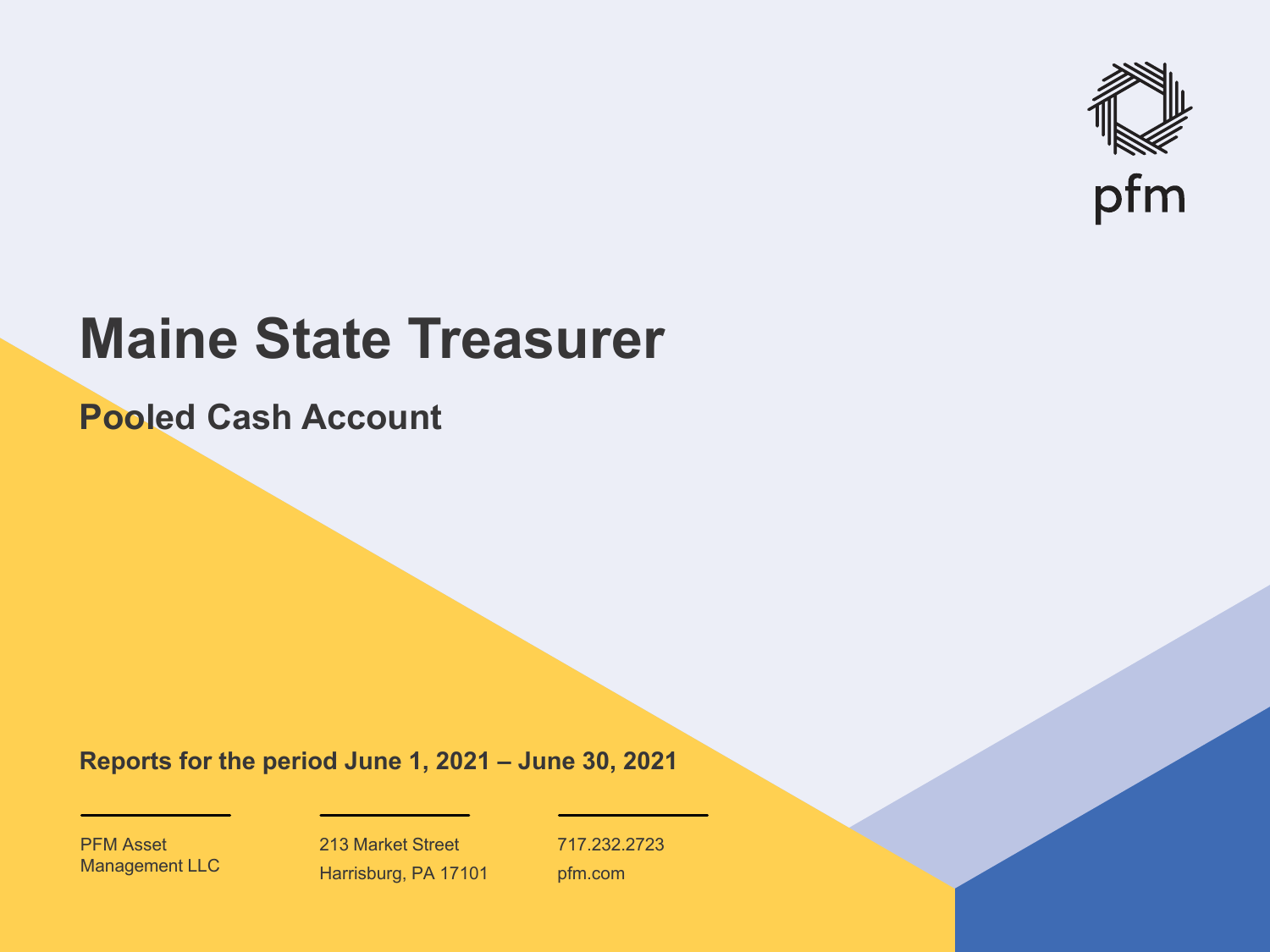#### **Maine State Treasurer Activity and Performance Summary For the Month Ending June 30, 2021**

# **Amortized Cost Basis Activity Summary**<br> **Amortized Cost Basis Return**

| <b>Beginning Amortized Cost Value</b>   |                | 3,449,795,990.15 | <b>Interest Earned</b>                      |
|-----------------------------------------|----------------|------------------|---------------------------------------------|
| Additions                               |                |                  |                                             |
| Contributions                           | 421,433,613.74 |                  | <b>Current Holdings</b>                     |
| <b>Interest Received</b>                | 3,983,925.54   |                  | Cash and Equivalents<br>47,902.51           |
| <b>Accrued Interest Sold</b>            | 0.00           |                  | 0.00<br>Repurchase Agreement                |
| Gain on Sales                           | 0.00           |                  | 80,527.77<br><b>Certificates of Deposit</b> |
| <b>Total Additions</b>                  |                | 425,417,539.28   | 0.00<br><b>Commercial Paper</b>             |
| Deductions                              |                |                  | U.S. Treasuries<br>1,243,493.83             |
| Withdrawals                             | 0.00           |                  | Federal Agency<br>497,624.79                |
| Accrued Interest Purchased              | 545,664.27     |                  | 51,674.38<br>Corporate                      |
| Loss on Sales                           | 0.00           |                  |                                             |
|                                         |                |                  | <b>Sales and Maturities</b>                 |
| <b>Total Deductions</b>                 |                | (545, 664.27)    | 0.00<br>Repurchase Agreement                |
| Accretion (Amortization) for the Period |                | (475, 147.45)    | 0.00<br><b>Commercial Paper</b>             |
| <b>Ending Amortized Cost Value</b>      |                | 3,874,192,717.71 | <b>Certificates of Deposit</b><br>53,491.47 |
| <b>Ending Fair Value</b>                |                | 3,883,293,099.54 | 0.00<br>U.S. Treasuries                     |
| Unrealized Gain (Loss)                  |                | 9,100,381.83     | <b>Federal Agency</b><br>12,687.50          |
|                                         |                |                  |                                             |

|                | 3,449,795,990.15 |                                | <b>Interest Earned</b> | <b>Accretion</b><br>(Amortization) | <b>Realized Gain(Loss)</b> | <b>Total Income</b> |
|----------------|------------------|--------------------------------|------------------------|------------------------------------|----------------------------|---------------------|
|                |                  |                                |                        |                                    |                            |                     |
| 421,433,613.74 |                  | <b>Current Holdings</b>        |                        |                                    |                            |                     |
| 3,983,925.54   |                  | Cash and Equivalents           | 47,902.51              | 0.00                               | 0.00                       | 47,902.51           |
| 0.00           |                  | Repurchase Agreement           | 0.00                   | 0.00                               | 0.00                       | 0.00                |
| 0.00           |                  | <b>Certificates of Deposit</b> | 80,527.77              | 0.00                               | 0.00                       | 80,527.77           |
|                | 425,417,539.28   | <b>Commercial Paper</b>        | 0.00                   | 66,198.32                          | 0.00                       | 66,198.32           |
|                |                  | U.S. Treasuries                | 1,243,493.83           | (519, 482.92)                      | 0.00                       | 724,010.91          |
| 0.00           |                  | Federal Agency                 | 497,624.79             | (22, 200.84)                       | 0.00                       | 475,423.95          |
| 545,664.27     |                  | Corporate                      | 51,674.38              | (881.71)                           | 0.00                       | 50,792.67           |
| 0.00           |                  |                                |                        |                                    |                            |                     |
|                |                  | <b>Sales and Maturities</b>    |                        |                                    |                            |                     |
|                | (545, 664.27)    | Repurchase Agreement           | 0.00                   | 0.00                               | 0.00                       | 0.00                |
|                | (475, 147.45)    | <b>Commercial Paper</b>        | 0.00                   | 0.00                               | 0.00                       | 0.00                |
|                | 3,874,192,717.71 | <b>Certificates of Deposit</b> | 53,491.47              | 0.00                               | 0.00                       | 53,491.47           |
|                | 3,883,293,099.54 | U.S. Treasuries                | 0.00                   | 0.00                               | 0.00                       | 0.00                |
|                | 9,100,381.83     | Federal Agency                 | 12,687.50              | 1,219.70                           | 0.00                       | 13,907.20           |
|                |                  | Corporate                      | 0.00                   | 0.00                               | 0.00                       | 0.00                |
|                |                  | <b>Total</b>                   | 1,987,402.25           | (475, 147.45)                      | 0.00                       | 1,512,254.80        |
|                |                  |                                |                        |                                    |                            |                     |

# **Annualized Comparative Rates of Return**

|                | <b>Twelve</b>         | Six                   |                      |
|----------------|-----------------------|-----------------------|----------------------|
|                | <b>Month Trailing</b> | <b>Month Trailing</b> | <b>For the Month</b> |
| Fed Funds      | 0.25%                 | 0.25%                 | 0.25%                |
| Overnight Repo | 0.08%                 | 0.04%                 | 0.03%                |
| 3 Month T-Bill | 0.06%                 | 0.03%                 | 0.03%                |
| 6 Month T-Bill | 0.08%                 | 0.05%                 | 0.04%                |
| 1 Year T-Note  | 0.12%                 | 0.10%                 | 0.11%                |
| 2 Year T-Note  | 0.15%                 | 0.15%                 | 0.20%                |
| 5 Year T-Note  | 0.52%                 | 0.72%                 | 0.83%                |
|                |                       |                       |                      |
|                |                       |                       |                      |

| <b>Summary of Amortized Cost Basis Return for the Period</b> |
|--------------------------------------------------------------|
|--------------------------------------------------------------|

|                  | <b>Twelve</b>         | Six                   |               |                                             | <b>Total Portfolio</b> | <b>Excluding Cash</b><br><b>Equivalents</b> |
|------------------|-----------------------|-----------------------|---------------|---------------------------------------------|------------------------|---------------------------------------------|
|                  | <b>Month Trailing</b> | <b>Month Trailing</b> | For the Month | Interest Earned                             | 1,987,402.25           | 1,939,499.74                                |
| <b>Fed Funds</b> | 0.25%                 | 0.25%                 | 0.25%         | Accretion (Amortization)                    | (475, 147.45)          | (475, 147.45)                               |
| Overnight Repo   | 0.08%                 | 0.04%                 | 0.03%         | Realized Gain (Loss) on Sales               | 0.00                   | 0.00                                        |
| 3 Month T-Bill   | 0.06%                 | 0.03%                 | 0.03%         | Total Income on Portfolio                   | 1,512,254.80           | 1,464,352.29                                |
| 6 Month T-Bill   | 0.08%                 | 0.05%                 | $0.04\%$      | Average Daily Historical Cost               | 3,656,940,996.80       | 2,326,807,663.47                            |
| 1 Year T-Note    | 0.12%                 | 0.10%                 | 0.11%         | <b>Annualized Return</b>                    | 0.50%                  | 0.77%                                       |
| 2 Year T-Note    | 0.15%                 | 0.15%                 | 0.20%         | Annualized Return Fiscal Year to Date       | 0.68%                  | 1.19%                                       |
| 5 Year T-Note    | 0.52%                 | 0.72%                 | 0.83%         | <b>Investment Advisory Fees</b>             | 22.388.10              | n/a                                         |
|                  |                       |                       |               | Annualized Return (net of fees)             | 0.50%                  | n/a                                         |
|                  |                       |                       |               | Weighted Average Effective Duration in Days | 252                    | 409                                         |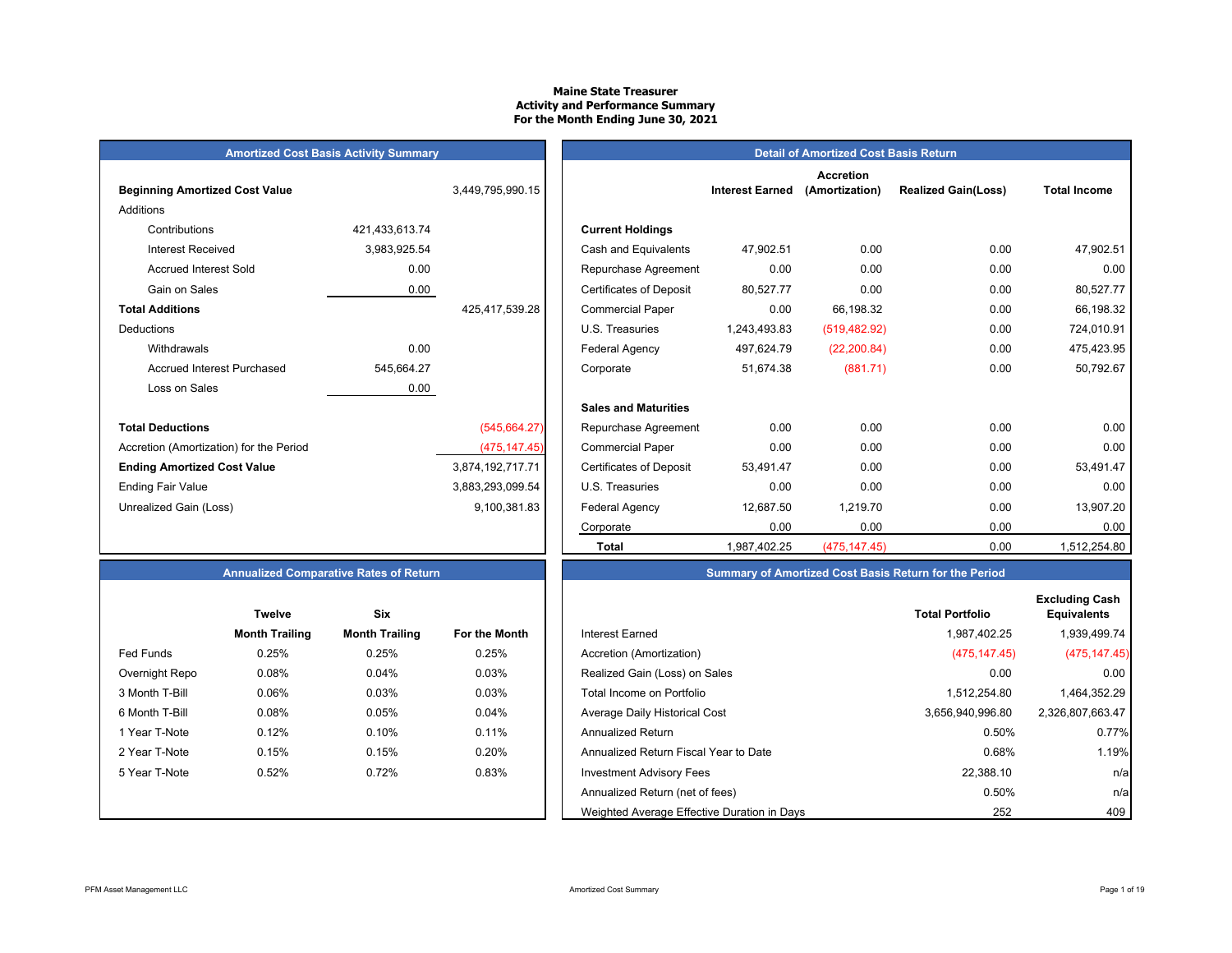#### **Maine State Treasurer Activity and Performance Summary For the Month Ending June 30, 2021**

#### **Detail of Fair Value Basis Return**

| <b>Beginning Fair Value</b>         |                | 3,461,669,527.15 |                                |
|-------------------------------------|----------------|------------------|--------------------------------|
| Additions                           |                |                  |                                |
| Contributions                       | 421,433,613.74 |                  | <b>Current Holdings</b>        |
| Interest Received                   | 3,983,925.54   |                  | Cash and Equivalents           |
| <b>Accrued Interest Sold</b>        | 0.00           |                  | Repurchase Agreeme             |
| <b>Total Additions</b>              |                | 425,417,539.28   | <b>Certificates of Deposit</b> |
|                                     |                |                  | <b>Commercial Paper</b>        |
| Deductions                          |                |                  | U.S. Treasuries                |
| Withdrawals                         | 0.00           |                  | <b>Federal Agency</b>          |
| Accrued Interest Purchased          | 545,664.27     |                  | Corporate                      |
|                                     |                |                  |                                |
| <b>Total Deductions</b>             |                | (545, 664.27)    | <b>Sales and Maturities</b>    |
|                                     |                |                  | Repurchase Agreeme             |
| Change in Fair Value for the Period |                | (3,248,302.62)   | <b>Commercial Paper</b>        |
| <b>Ending Fair Value</b>            |                | 3,883,293,099.54 | <b>Certificates of Deposit</b> |
|                                     |                |                  | <b>U.S. Treasuries</b>         |

**Fair Value Basis Activity Summary**

| Beginning Fair Value                |                | 3,461,669,527.15 |                                | <b>Interest Earned</b> | <b>Change in Fair Value</b> | <b>Total Income</b> |  |
|-------------------------------------|----------------|------------------|--------------------------------|------------------------|-----------------------------|---------------------|--|
| Additions                           |                |                  |                                |                        |                             |                     |  |
| Contributions                       | 421,433,613.74 |                  | <b>Current Holdings</b>        |                        |                             |                     |  |
| <b>Interest Received</b>            | 3,983,925.54   |                  | Cash and Equivalents           | 47,902.51              | 0.00                        | 47,902.51           |  |
| <b>Accrued Interest Sold</b>        | 0.00           |                  | Repurchase Agreement           | 0.00                   | 0.00                        | 0.00                |  |
| <b>Total Additions</b>              |                | 425,417,539.28   | <b>Certificates of Deposit</b> | 80,527.77              | 0.00                        | 80,527.77           |  |
|                                     |                |                  | <b>Commercial Paper</b>        | 0.00                   | 142,232.20                  | 142,232.20          |  |
| Deductions                          |                |                  | U.S. Treasuries                | 1,243,493.83           | (2,255,166.91)              | (1,011,673.08)      |  |
| Withdrawals                         | 0.00           |                  | <b>Federal Agency</b>          | 497,624.79             | (1,094,407.91)              | (596, 783.12)       |  |
| <b>Accrued Interest Purchased</b>   | 545,664.27     |                  | Corporate                      | 51,674.38              | (30,915.00)                 | 20,759.38           |  |
| <b>Total Deductions</b>             |                | (545, 664.27)    | <b>Sales and Maturities</b>    |                        |                             |                     |  |
|                                     |                |                  | Repurchase Agreements          | 0.00                   | 0.00                        | 0.00                |  |
| Change in Fair Value for the Period |                | (3,248,302.62)   | <b>Commercial Paper</b>        | 0.00                   | 0.00                        | 0.00                |  |
| <b>Ending Fair Value</b>            |                | 3,883,293,099.54 | <b>Certificates of Deposit</b> | 53,491.47              | 0.00                        | 53,491.47           |  |
|                                     |                |                  | U.S. Treasuries                | 0.00                   | 0.00                        | 0.00                |  |
|                                     |                |                  | <b>Federal Agency</b>          | 12,687.50              | (10,045.00)                 | 2,642.50            |  |
|                                     |                |                  | Corporate                      | 0.00                   | 0.00                        | 0.00                |  |
|                                     |                |                  | Total                          | 1,987,402.25           | (3,248,302.62)              | (1,260,900.37)      |  |

# **Annualized Comparative Rates of Return**

|                | <b>Twelve</b>         | Six                   |               |
|----------------|-----------------------|-----------------------|---------------|
|                | <b>Month Trailing</b> | <b>Month Trailing</b> | For the Month |
| Fed Funds      | 0.25%                 | 0.25%                 | 0.25%         |
| Overnight Repo | 0.08%                 | 0.04%                 | 0.03%         |
| 3 Month T-Bill | 0.09%                 | 0.05%                 | $-0.05%$      |
| 6 Month T-Bill | 0.17%                 | 0.11%                 | $-0.07%$      |
| 1 Year T-Note  | 0.22%                 | 0.18%                 | $-0.16%$      |
| 2 Year T-Note  | 0.01%                 | $-0.21%$              | $-1.81%$      |
| 5 Year T-Note  | $-1.73%$              | $-3.39%$              | $-2.93%$      |
|                |                       |                       |               |
|                |                       |                       |               |

| <b>Six</b><br><b>Twelve</b>                                                                   | <b>Total Portfolio</b><br>1,987,402.25<br>(3,248,302.62) | <b>Excluding Cash</b><br><b>Equivalents</b><br>1,939,499.74 |
|-----------------------------------------------------------------------------------------------|----------------------------------------------------------|-------------------------------------------------------------|
|                                                                                               |                                                          |                                                             |
| <b>Month Trailing</b><br><b>Month Trailing</b><br>For the Month<br>Interest Earned            |                                                          |                                                             |
| <b>Fed Funds</b><br>Change in Fair Value<br>0.25%<br>0.25%<br>0.25%                           |                                                          | (3,248,302.62)                                              |
| 0.03%<br>Overnight Repo<br>0.08%<br>0.04%<br>Total Income on Portfolio                        | (1,260,900.37)                                           | (1,308,802.88)                                              |
| $-0.05%$<br>3 Month T-Bill<br>Average Daily Historical Cost<br>0.09%<br>0.05%                 | 3,656,940,996.80                                         | 2,326,807,663.47                                            |
| $-0.07\%$<br>6 Month T-Bill<br>0.17%<br>0.11%<br><b>Annualized Return</b>                     | $-0.42%$                                                 | $-0.68%$                                                    |
| $-0.16%$<br>1 Year T-Note<br>0.22%<br>0.18%<br>Annualized Return Fiscal Year to Date          | 0.28%                                                    | 0.48%                                                       |
| $-1.81%$<br>$-0.21%$<br>0.01%<br>2 Year T-Note<br>Weighted Average Effective Duration in Days | 252                                                      | 409                                                         |
| $-2.93%$<br>$-3.39%$<br>$-1.73%$<br>5 Year T-Note                                             |                                                          |                                                             |
|                                                                                               |                                                          |                                                             |

**Summary of Fair Value Basis Return for the Period**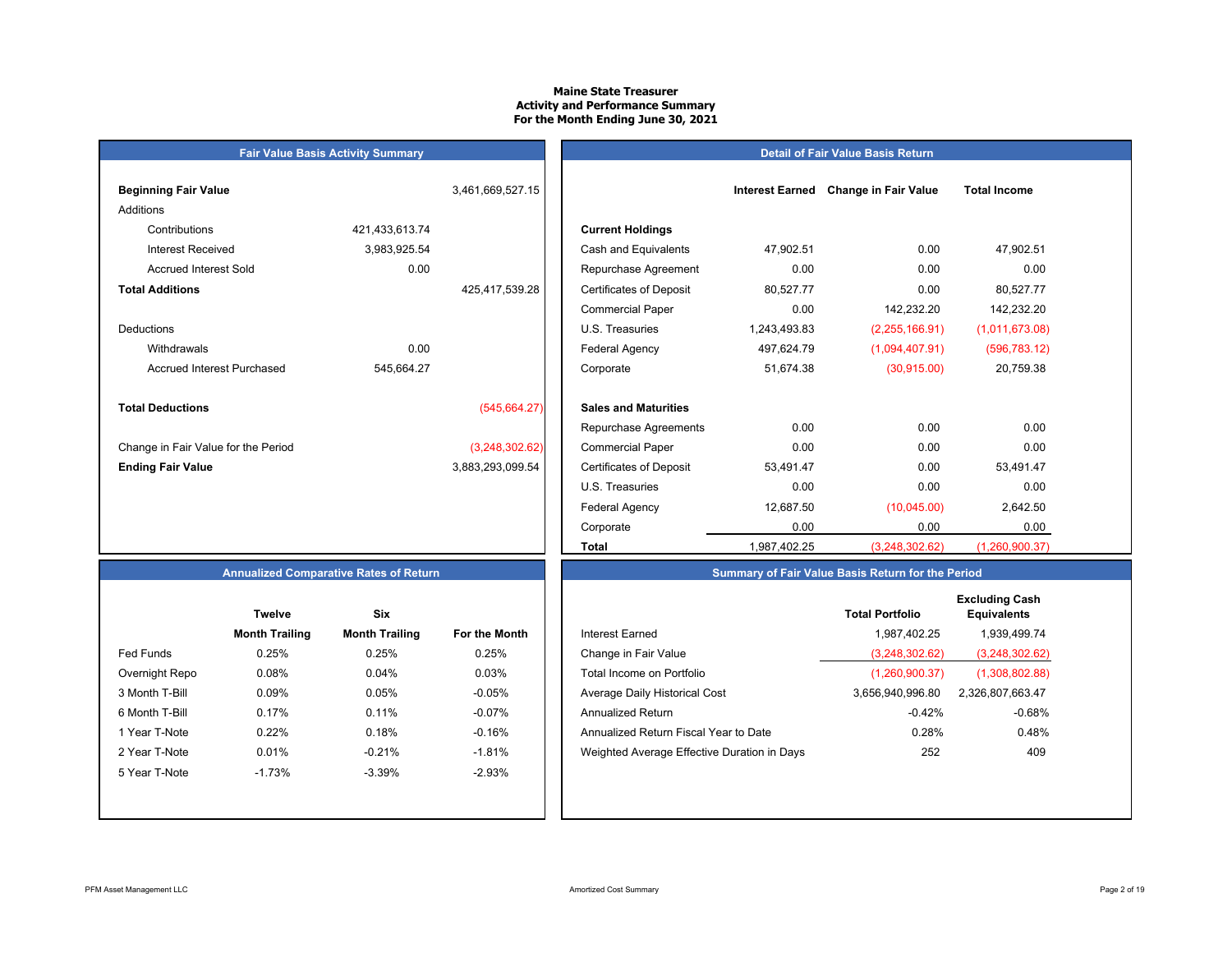#### **Maine State Treasurer Investments - By Security Type As of June 30, 2021**

|                                |                  |                   |                  |                     |                           | Weighted                                   | Weighted<br>Average                     |                     |                              |
|--------------------------------|------------------|-------------------|------------------|---------------------|---------------------------|--------------------------------------------|-----------------------------------------|---------------------|------------------------------|
| <b>Security Type</b>           | Original<br>Cost | Amortized<br>Cost | Fair<br>Value    | Accrued<br>Interest | Unrealized<br>Gain (Loss) | Average<br><b>Final Maturity</b><br>(Days) | Effective<br><b>Duration</b><br>(Years) | Asset<br>Allocation | Weighted<br>Average<br>Yield |
| Cash and Cash Equivalents      | 1,497,000,000.00 | 1,497,000,000.00  | 1.497.000.000.00 | 47,899.55           | 0.00                      |                                            | 0.00                                    | 38.5%               | 0.04%                        |
| Repurchase Agreements          | 0.00             | 0.00              | 0.00             | 0.00                | 0.00                      |                                            |                                         | $0.0\%$             |                              |
| <b>Commercial Paper</b>        | 472.357.996.62   | 472.488.879.61    | 472.572.672.60   | 0.00                | 83,792.99                 | 140                                        | 0.39                                    | 12.2%               | 0.17%                        |
| <b>Certificates of Deposit</b> | 165,000,000.00   | 165,000,000.00    | 165,000,000.00   | 1,069,986.10        | 0.00                      | 515                                        | 1.43                                    | 4.2%                | 0.59%                        |
| U.S. Treasuries                | 952,396,757.87   | 949,671,451.26    | 955,549,985.50   | 3,579,756.22        | 5,878,534.24              | 624                                        | 1.69                                    | 24.6%               | 0.98%                        |
| U.S. Instrumentality           | 763,344,286.25   | 763.144.714.14    | 765,947,892.11   | 1,687,853.13        | 2,803,177.97              | 627                                        | 0.82                                    | 19.7%               | 0.75%                        |
| Corporate                      | 26,837,592.85    | 26,887,672.70     | 27,222,549.33    | 221,252.55          | 334,876.63                | 237                                        | 0.61                                    | 0.7%                | 2.29%                        |
| Total                          | 3,876,936,633.59 | 3,874,192,717.71  | 3,883,293,099.54 | 6,606,747.55        | 9,100,381.83              | 318                                        | 0.69                                    | 100.0%              | 0.46%                        |

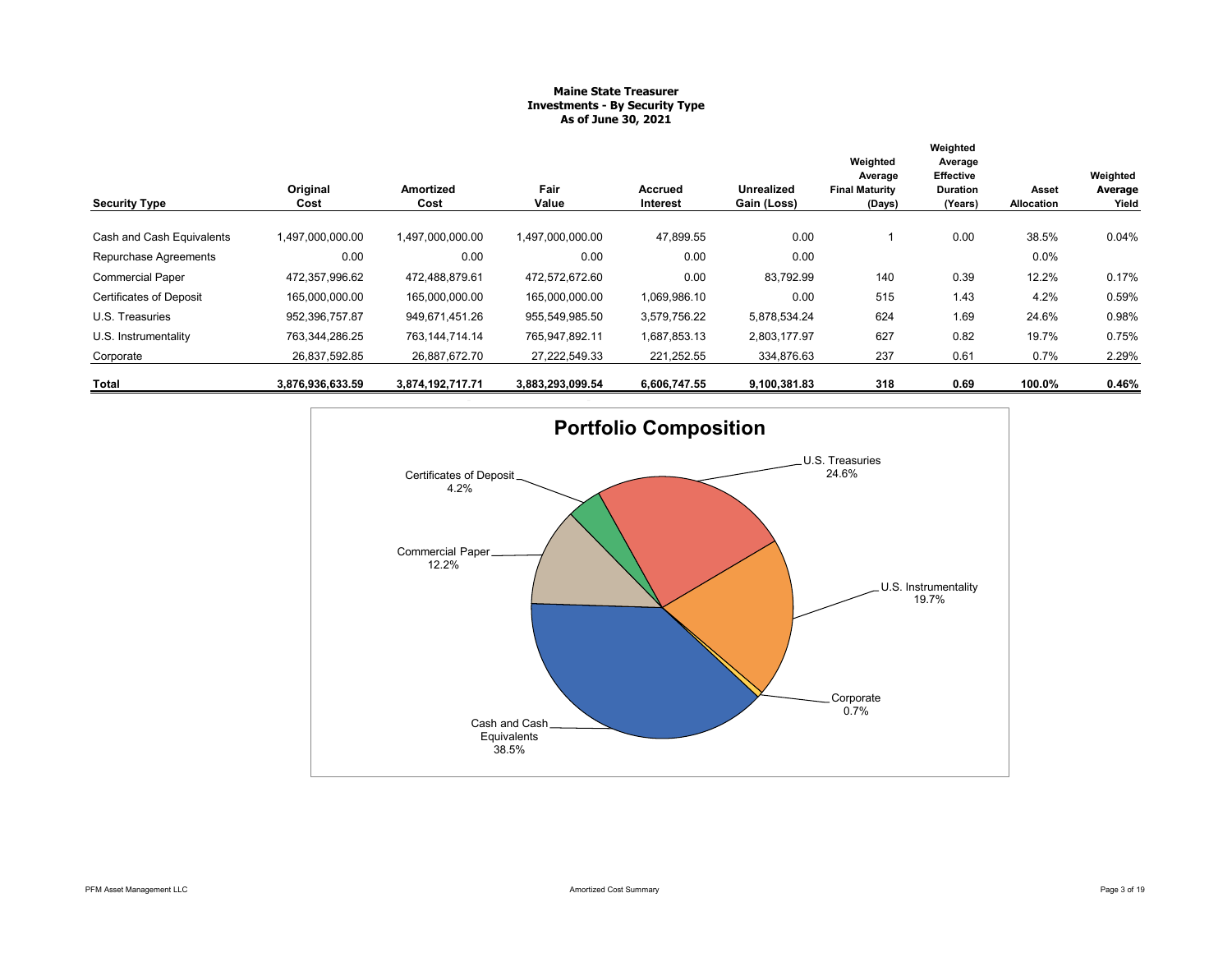#### **Maine State Treasurer Investments - By Maturity As of June 30, 2021**

|                                                                                           |           | <b>Maturity Distribution</b> | <b>Original Cost</b><br>June 30, 2021 |                          | Percentage   |              | <b>Original Cost</b><br>May 31, 2021 |  |
|-------------------------------------------------------------------------------------------|-----------|------------------------------|---------------------------------------|--------------------------|--------------|--------------|--------------------------------------|--|
|                                                                                           |           | Overnight                    | 1,497,000,000.00                      |                          | 38.6%        |              | 1,134,000,000.00                     |  |
|                                                                                           |           | Under 90 Days                | 155, 148, 181. 43                     |                          | 4.0%         |              | 105, 197, 070.32                     |  |
|                                                                                           |           | 90 to 180 Days               | 282,634,777.17                        |                          | 7.3%         |              | 257,924,772.50                       |  |
|                                                                                           |           | 180 Days to 1 Year           | 509,442,504.32                        |                          | 13.1%        |              | 576,685,696.66                       |  |
|                                                                                           |           | 1 to 2 Years                 | 583, 177, 760. 95                     |                          | 15.0%        |              | 630,595,684.39                       |  |
|                                                                                           |           | 2 to 3 Years                 | 849,533,409.72                        |                          | 21.9%        |              | 747,659,784.71                       |  |
|                                                                                           |           | Over 3 Years                 |                                       | $\overline{\phantom{a}}$ | 0.0%         |              | ۰.                                   |  |
|                                                                                           |           | Totals <sub>\$</sub>         | 3,876,936,633.59                      |                          | 100.0%       | \$           | 3,452,063,008.58                     |  |
| \$1,600,000,000<br>\$1,400,000,000<br>\$1,200,000,000<br>\$1,000,000,000<br>\$800,000,000 |           |                              |                                       |                          |              |              | June 30, 2021<br>May 31, 2021        |  |
| \$600,000,000<br>\$400,000,000<br>\$200,000,000<br>\$-                                    |           |                              |                                       |                          |              |              |                                      |  |
|                                                                                           | Overnight | Under 90 Days                | 90 to 180 Days                        | 180 Days to 1 Year       | 1 to 2 Years | 2 to 3 Years | Over 3 Years                         |  |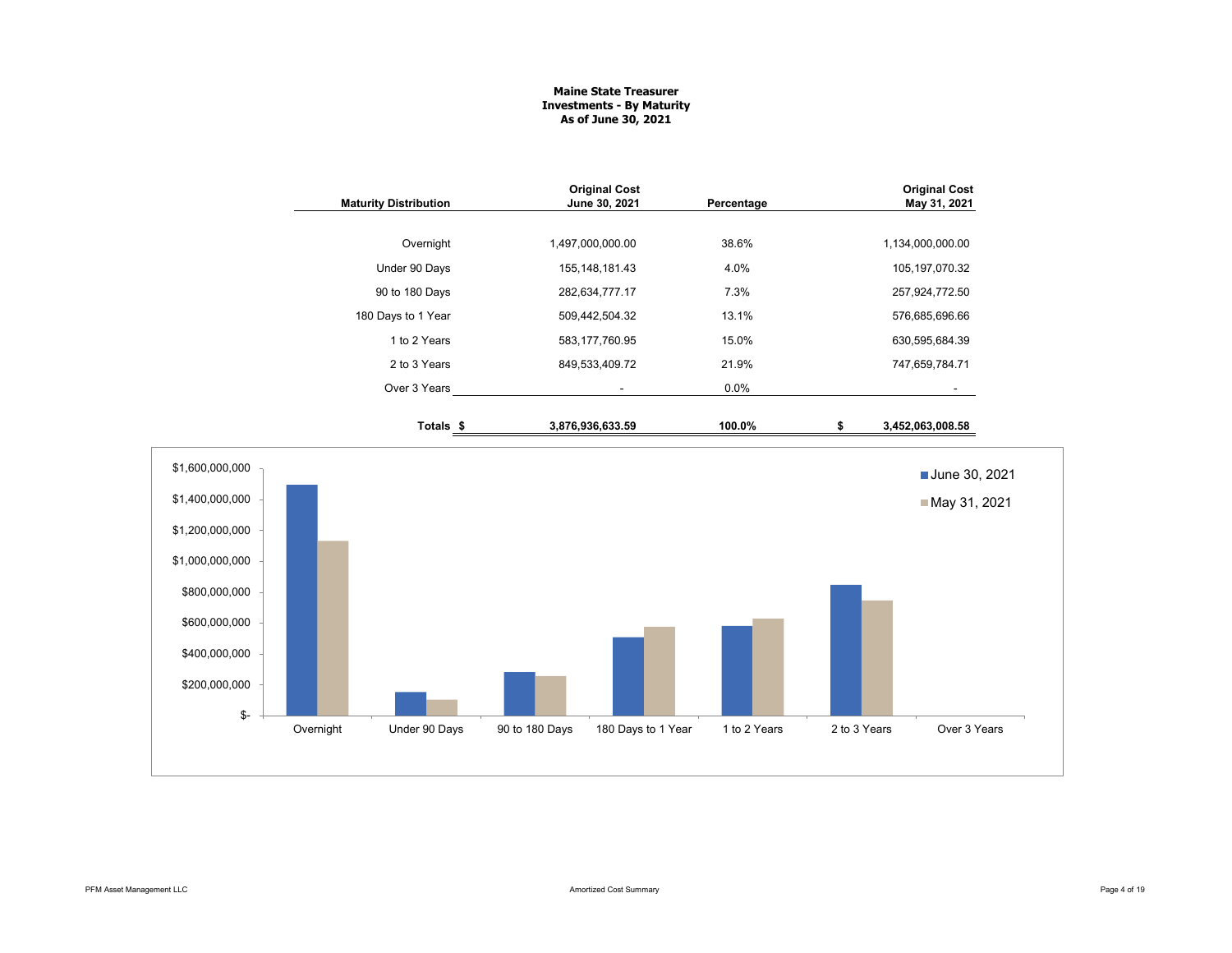|                                                  |             | PURCHASE COUPON DATE / CALL | <b>MATURITY</b> |                  | <b>ORIGINAL</b><br><b>COST/ACCRUED</b> | AMORTIZED COST/           | ACCRETION FAIR VALUE/CHANGE UNREALIZED GAIN |            |              | <b>INTEREST</b> | <b>INTEREST</b> | <b>TOTAL</b>    | ACCRUED ALLOCATIO |       |
|--------------------------------------------------|-------------|-----------------------------|-----------------|------------------|----------------------------------------|---------------------------|---------------------------------------------|------------|--------------|-----------------|-----------------|-----------------|-------------------|-------|
| <b>DESCRIPTION</b>                               | <b>DATE</b> | <b>RATE</b>                 | <b>DATE</b>     |                  | PAR VALUE INTEREST PURCHASE            | (AMORTIZATION)            | IN FAIR VALUE                               | (LOSS)     | AI PURCHASED | <b>RECEIVED</b> | EARNED          | <b>INTEREST</b> | N                 | YIELD |
| <b>CASH AND EQUIVALENTS</b>                      |             |                             |                 |                  |                                        |                           |                                             |            |              |                 |                 |                 |                   |       |
| <b>BAR HARBOR BANK &amp; TRUST</b>               | 06/30/21    | 0.100V                      |                 | 49,000,000.00    | 49,000,000.00<br>0.00                  | 49,000,000.00<br>0.00     | 49,000,000.00<br>0.00                       | 0.00       | 0.00         | 4,161.67        | 4,170.91        | 4,170.91        | 1.26%             | 0.100 |
| <b>CITIZENS BANK</b>                             | 06/30/21    | 0.070 V                     |                 | 100,000,000.00   | 100,000,000.00<br>0.00                 | 100,000,000.00<br>0.00    | 100,000,000.00<br>0.00                      | 0.00       | 0.00         | 5,945.20        | 5,753.40        | 5,753.40        | 2.58%             | 0.070 |
| <b>TD BANK</b>                                   | 06/30/21    | 0.060V                      |                 | 250,000,000.00   | 250,000,000.00<br>0.00                 | 250,000,000.00<br>0.00    | 250,000,000.00<br>0.00                      | 0.00       | 0.00         | 12,739.77       | 12,328.77       | 12,328.77       | 6.44%             | 0.060 |
| <b>BATH SAVINGS</b>                              | 06/30/21    | 0.060V                      |                 | 14,000,000.00    | 14,000,000.00<br>0.00                  | 14,000,000.00<br>0.00     | 14,000,000.00<br>0.00                       | 0.00       | 0.00         | 644.39          | 759.46          | 759.46          | 0.36%             | 0.060 |
| <b>BIDDEFORD SAVINGS BANK</b>                    | 06/30/21    | 0.080 V                     |                 | 5,000,000.00     | 5,000,000.00<br>0.00                   | 5,000,000.00<br>0.00      | 5,000,000.00<br>0.00                        | 0.00       | 0.00         | 306.86          | 361.66          | 361.66          | 0.13%             | 0.080 |
| <b>MACHIAS SAVINGS BANK</b>                      | 06/30/21    | 0.050V                      |                 | 25,000,000.00    | 25,000,000.00<br>0.00                  | 25,000,000.00<br>0.00     | 25,000,000.00<br>0.00                       | 0.00       | 0.00         | 821.93          | 1,130.17        | 1,130.17        | 0.64%             | 0.050 |
| <b>NORTHEAST BANK</b>                            | 06/30/21    | 0.100V                      |                 | 57,000,000.00    | 57,000,000.00<br>0.00                  | 57.000.000.00<br>0.00     | 57,000,000.00<br>0.00                       | 0.00       | 0.00         | 4,841.13        | 4,684.94        | 4,684.94        | 1.47%             | 0.100 |
| FIDELITY GOVERNMENT PORTFOLIO                    | 06/30/21    | 0.010V                      |                 | 2,000,000.00     | 2,000,000.00<br>0.00                   | 2.000.000.00<br>0.00      | 2.000.000.00<br>0.00                        | 0.00       | 0.00         | 16.99           | 16.44           | 16.44           | 0.05%             | 0.010 |
| <b>FIRST NATIONAL</b>                            | 06/30/21    | 0.050V                      |                 | 50,000,000.00    | 50,000,000.00<br>0.00                  | 50,000,000.00<br>0.00     | 50,000,000.00<br>0.00                       | 0.00       | 0.00         | 2,123.29        | 2,054.79        | 2,054.79        | 1.29%             | 0.050 |
| PFM FUNDS - GOVT SELECT SERIES INST CL           | 06/30/21    | 0.020V                      |                 | 1,000,000.00     | 1,000,000.00<br>0.00                   | 1,000,000.00<br>0.00      | 1,000,000.00<br>0.00                        | 0.00       | 0.00         | 138.64          | 16.84           | 16.84           | 0.03%             | 0.020 |
| U.S. BANK MONEY MARKET FUND                      | 06/30/21    | 0.030V                      |                 | 694.000.000.00   | 694.000.000.00<br>0.00                 | 694.000.000.00<br>0.00    | 694.000.000.00<br>0.00                      | 0.00       | 0.00         | 9.302.65        | 11,259.57       | 11.259.57       | 17.87%            | 0.030 |
| TD GOLDMAN SACHS MMF                             | 06/30/21    | 0.030V                      |                 | 250,000,000.00   | 250,000,000.00<br>0.00                 | 250,000,000.00<br>0.00    | 250,000,000.00<br>0.00                      | 0.00       | 0.00         | 2,263.72        | 5,362.60        | 5,362.60        | 6.44%             | 0.000 |
| MISCELLAENOUS INCOME                             | 06/30/21    | 0.000V                      |                 | 0.00             | 0.00<br>0.00                           | 0.00<br>0.00              | 0.00<br>0.00                                | 0.00       | 0.00         | 2.96            | 2.96            | 0.00            | 0.00%             | 0.000 |
| <b>TOTAL</b>                                     |             |                             |                 | 1,497,000,000.00 | 1,497,000,000.00<br>0.00               | 1,497,000,000.00<br>0.00  | 1,497,000,000.00<br>0.00                    | 0.00       | 0.00         | 43,559.07       | 47,902.51       | 47,899.55       | 38.55%            | 0.039 |
| <b>COMMERCIAL PAPER</b>                          |             |                             |                 |                  |                                        |                           |                                             |            |              |                 |                 |                 |                   |       |
| SUMITOMO MITSUI TRUST NY COMM PAPER<br>86563GW24 | 05/07/21    | 0.000                       | 09/02/21        | 50,000,000.00    | 49,975,416.67<br>0.00                  | 49,986,875.00<br>6,250.00 | 49,992,900.00<br>12,800.00                  | 6,025.00   | 0.00         | 0.00            | 0.00            | 0.00            | 1.29%             | 0.150 |
| LMA AMERICAS LLC COMM PAPER<br>53944QWE6         | 05/12/21    | 0.000                       | 09/14/21        | 50,000,000.00    | 49,975,694.44<br>0.00                  | 49,985,416.66<br>5,833.33 | 49,984,000.00<br>3,500.00                   | (1,416.66) | 0.00         | 0.00            | 0.00            | 0.00            | 1.29%             | 0.140 |
| MANHATTAN ASSET FDG CO COMM PAPER<br>56274LXM1   | 04/26/21    | 0.000                       | 10/21/21        | 25,000,000.00    | 24,977,750.00<br>0.00                  | 24,986,000.00<br>3,750.00 | 24,987,250.00<br>1,750.00                   | 1,250.00   | 0.00         | 0.00            | 0.00            | 0.00            | 0.64%             | 0.180 |
| MANHATTAN ASSET FDG CO COMM PAPER<br>56274LXM1   | 04/27/21    | 0.000                       | 10/21/21        | 25,000,000.00    | 24,977,875.00<br>0.00                  | 24,986,000.00<br>3,750.00 | 24,987,250.00<br>1,750.00                   | 1,250.00   | 0.00         | 0.00            | 0.00            | 0.00            | 0.64%             | 0.180 |
| MIZUHO BANK LTD/NY COMM PAPER<br>60689FXT0       | 05/05/21    | 0.000                       | 10/27/21        | 50,000,000.00    | 49,957,465.28<br>0.00                  | 49,971,319.45<br>7,291.67 | 49,984,300.00<br>20,350.00                  | 12,980.55  | 0.00         | 0.00            | 0.00            | 0.00            | 1.29%             | 0.175 |
| NATIXIS NY BRANCH COMM PAPER<br>63873JY12        | 04/26/21    |                             | 0.000 11/01/21  | 25,000,000.00    | 24.973.750.00<br>0.00                  | 24.982.916.67<br>4.166.67 | 24.993.500.00<br>12.575.00                  | 10.583.33  | 0.00         | 0.00            | 0.00            | 0.00            | 0.64%             | 0.200 |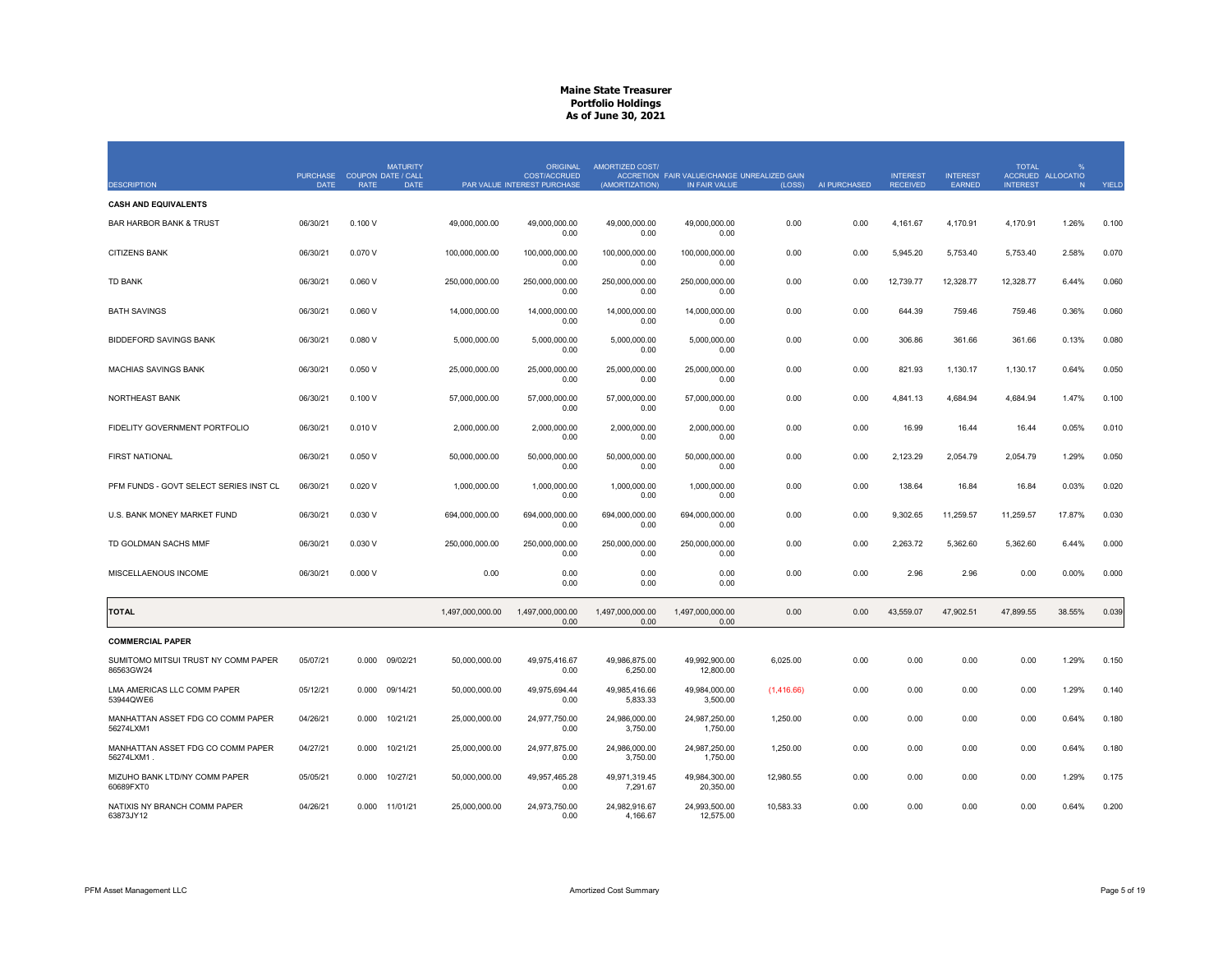| <b>DESCRIPTION</b>                               | <b>PURCHASE</b><br><b>DATE</b> | <b>RATE</b> | <b>MATURITY</b><br><b>COUPON DATE / CALL</b><br><b>DATE</b> |                | <b>ORIGINAL</b><br><b>COST/ACCRUED</b><br>PAR VALUE INTEREST PURCHASE | AMORTIZED COST/<br>(AMORTIZATION) | ACCRETION FAIR VALUE/CHANGE UNREALIZED GAIN<br>IN FAIR VALUE | (LOSS)      | AI PURCHASED | <b>INTEREST</b><br><b>RECEIVED</b> | <b>INTEREST</b><br>EARNED | <b>TOTAL</b><br><b>INTEREST</b> | $\frac{9}{6}$<br>ACCRUED ALLOCATIO<br>N | YIELD |
|--------------------------------------------------|--------------------------------|-------------|-------------------------------------------------------------|----------------|-----------------------------------------------------------------------|-----------------------------------|--------------------------------------------------------------|-------------|--------------|------------------------------------|---------------------------|---------------------------------|-----------------------------------------|-------|
| OLD LINE FUNDING LLC COMM PAPER<br>67983TYF7     | 05/17/21                       | 0.000       | 11/15/21                                                    | 23,000,000.00  | 22,983,721.11<br>0.00                                                 | 22,987,746.11<br>2,683.33         | 22,985,510.00<br>2,300.00                                    | (2, 236.11) | 0.00         | 0.00                               | 0.00                      | 0.00                            | 0.59%                                   | 0.140 |
| COOPERATIEVE RABOBANK UA COMM PAPER<br>21687AZ14 | 05/07/21                       | 0.000       | 12/01/21                                                    | 50,000,000.00  | 49.950.888.89<br>0.00                                                 | 49,963,875.00<br>7,083.33         | 49,975,850.00<br>21,900.00                                   | 11,975.00   | 0.00         | 0.00                               | 0.00                      | 0.00                            | 1.29%                                   | 0.170 |
| CITIGROUP GLOBAL MARKETS COMM PAPER<br>17327AZ67 | 04/26/21                       | 0.000       | 12/06/21                                                    | 24.800.000.00  | 24.775.310.22<br>0.00                                                 | 24.782.584.89<br>3,306.67         | 24.786.037.60<br>11,507.20                                   | 3.452.71    | 0.00         | 0.00                               | 0.00                      | 0.00                            | 0.64%                                   | 0.160 |
| NATIXIS NY BRANCH COMM PAPER<br>63873JZG8        | 04/21/21                       | 0.000       | 12/16/21                                                    | 25,000,000.00  | 24.963.486.11<br>0.00                                                 | 24.974.333.33<br>4,583.33         | 24,987,750.00<br>15,100.00                                   | 13,416.67   | 0.00         | 0.00                               | 0.00                      | 0.00                            | 0.64%                                   | 0.220 |
| BNP PARIBAS NY BRANCH COMM PAPER<br>09659BZL7    | 04/22/21                       | 0.000       | 12/20/21                                                    | 25,000,000.00  | 24,971,430.56<br>0.00                                                 | 24,979,694.45<br>3,541.67         | 24,983,600.00<br>8,825.00                                    | 3,905.55    | 0.00         | 0.00                               | 0.00                      | 0.00                            | 0.64%                                   | 0.170 |
| CREDIT AGRICOLE CIB NY COMM PAPER<br>22533UAE3   | 04/22/21                       |             | 0.000 01/14/22                                              | 25,000,000.00  | 24.966.625.00<br>0.00                                                 | 24.975.375.00<br>3,750.00         | 24.982.725.00<br>7,925.00                                    | 7,350.00    | 0.00         | 0.00                               | 0.00                      | 0.00                            | 0.64%                                   | 0.180 |
| MUFG BANK LTD/NY COMM PAPER<br>62479MAE3         | 04/21/21                       | 0.000       | 01/14/22                                                    | 25.000.000.00  | 24.968.361.11<br>0.00                                                 | 24.976.743.05<br>3,541.66         | 24.985.175.00<br>7.525.00                                    | 8.431.95    | 0.00         | 0.00                               | 0.00                      | 0.00                            | 0.64%                                   | 0.170 |
| BNP PARIBAS NY BRANCH COMM PAPER<br>09659CBB3    | 05/18/21                       | 0.000       | 02/11/22                                                    | 25,000,000.00  | 24,968,243.06<br>0.00                                                 | 24,973,437.50<br>3,541.66         | 24,974,975.00<br>5,575.00                                    | 1,537.50    | 0.00         | 0.00                               | 0.00                      | 0.00                            | 0.64%                                   | 0.170 |
| MUFG BANK LTD/NY COMM PAPER<br>62479MBB8         | 05/18/21                       | 0.000       | 02/11/22                                                    | 25,000,000.00  | 24,971,979.17<br>0.00                                                 | 24,976,562.50<br>3,125.00         | 24,981,850.00<br>8,850.00                                    | 5,287.50    | 0.00         | 0.00                               | 0.00                      | 0.00                            | 0.64%                                   | 0.150 |
| <b>TOTAL</b>                                     |                                |             |                                                             | 472,800,000.00 | 472,357,996.62<br>0.00                                                | 472,488,879.61<br>66,198.32       | 472.572.672.60<br>142,232.20                                 | 83,792.99   | 0.00         | 0.00                               | 0.00                      | 0.00                            | 12.17%                                  | 0.168 |
| <b>CERTIFICATES OF DEPOSIT</b>                   |                                |             |                                                             |                |                                                                       |                                   |                                                              |             |              |                                    |                           |                                 |                                         |       |
| PEOPLES UNITED CERT DEPOS                        | 01/17/20                       |             | 1.650 01/17/22                                              | 40,000,000.00  | 40,000,000.00<br>0.00                                                 | 40,000,000.00<br>0.00             | 40,000,000.00<br>0.00                                        | 0.00        | 0.00         | 0.00                               | 55,000.00                 | 973,500.00                      | 1.03%                                   | 1.650 |
| CAMDEN NATIONAL BANK CERT DEPOS                  | 01/17/21                       | 0.200       | 01/17/23                                                    | 50,000,000.00  | 50,000,000.00<br>0.00                                                 | 50,000,000.00<br>0.00             | 50,000,000.00<br>0.00                                        | 0.00        | 0.00         | 0.00                               | 8,333.33                  | 45,833.33                       | 1.29%                                   | 0.200 |
| PEOPLES UNITED CERT DEPOS                        | 01/19/21                       | 0.350       | 01/19/23                                                    | 10,000,000.00  | 10,000,000.00<br>0.00                                                 | 10,000,000.00<br>0.00             | 10,000,000.00<br>0.00                                        | 0.00        | 0.00         | 0.00                               | 2,916.66                  | 15,847.22                       | 0.26%                                   | 0.350 |
| BANGOR SAVINGS BANK CERT DEPOS                   | 04/08/21                       | 0.400       | 04/08/23                                                    | 15,000,000.00  | 15,000,000.00<br>0.00                                                 | 15,000,000.00<br>0.00             | 15,000,000.00<br>0.00                                        | 0.00        | 0.00         | 0.00                               | 5,000.00                  | 14,000.00                       | 0.39%                                   | 0.400 |
| PEOPLES UNITED CERT DEPOS                        | 04/18/21                       | 0.250       | 04/18/23                                                    | 15,000,000.00  | 15,000,000.00<br>0.00                                                 | 15,000,000.00<br>0.00             | 15,000,000.00<br>0.00                                        | 0.00        | 0.00         | 0.00                               | 3,125.00                  | 7,708.33                        | 0.39%                                   | 0.250 |
| PEOPLES UNITED CERT DEPOS                        | 04/22/21                       |             | 0.250 04/23/23                                              | 25,000,000.00  | 25,000,000.00<br>0.00                                                 | 25,000,000.00<br>0.00             | 25,000,000.00<br>0.00                                        | 0.00        | 0.00         | 0.00                               | 5,208.34                  | 12,152.78                       | 0.64%                                   | 0.250 |
| PEOPLES UNITED CERT DEPOS                        | 06/14/21                       | 0.200       | 06/14/23                                                    | 10,000,000.00  | 10,000,000.00<br>0.00                                                 | 10,000,000.00<br>0.00             | 10,000,000.00<br>0.00                                        | 0.00        | 0.00         | 0.00                               | 944.44                    | 944.44                          | 0.26%                                   | 0.200 |
| <b>TOTAL</b>                                     |                                |             |                                                             | 165,000,000.00 | 165,000,000.00<br>0.00                                                | 165,000,000.00<br>0.00            | 165,000,000.00<br>0.00                                       | 0.00        | 0.00         | 0.00                               | 80,527.77                 | 1,069,986.10                    | 4.2%                                    | 0.591 |
| <b>U.S. TREASURIES</b>                           |                                |             |                                                             |                |                                                                       |                                   |                                                              |             |              |                                    |                           |                                 |                                         |       |
| <b>US TREASURY NOTES</b><br>9128284W7            | 09/16/19                       | 2.750       | 08/15/21                                                    | 25,000,000.00  | 25.432.617.19<br>0.00                                                 | 25,027,850.89<br>(18, 567.26)     | 25,082,030.00<br>(58, 595.00)                                | 54,179.11   | 0.00         | 0.00                               | 56,975.14                 | 258,287.29                      | 0.65%                                   | 1.825 |
| <b>US TREASURY NOTES</b><br>9128282F6            | 08/28/19                       |             | 1.125 08/31/21                                              | 30,000,000.00  | 29,764,453.13<br>0.00                                                 | 29,980,424.58<br>9,627.26         | 30,051,564.00<br>(28, 122.00)                                | 71,139.42   | 0.00         | 0.00                               | 27,513.59                 | 112,805.71                      | 0.77%                                   | 1.523 |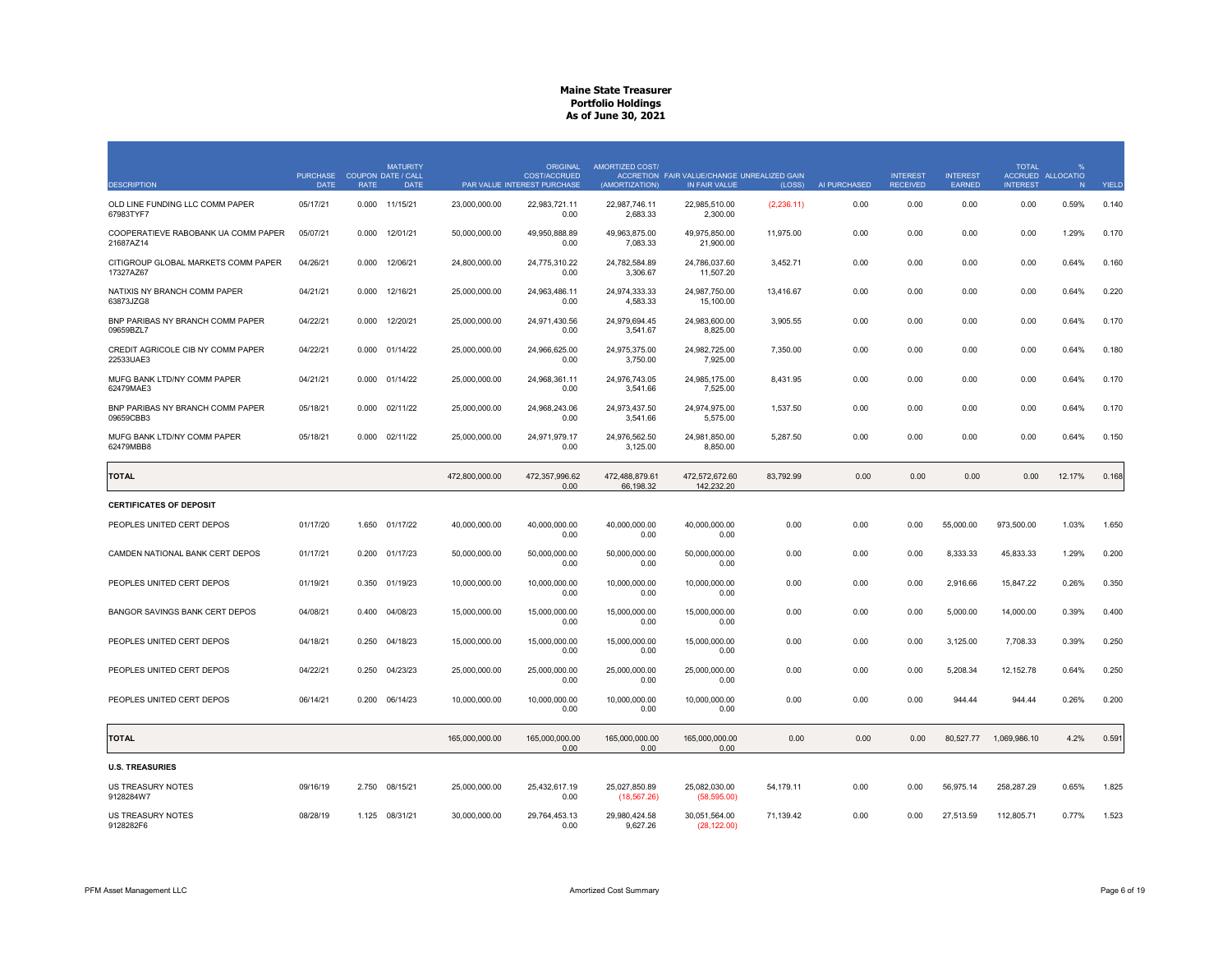| <b>DESCRIPTION</b>                    | <b>PURCHASE</b><br><b>DATE</b> | <b>RATE</b> | <b>MATURITY</b><br><b>COUPON DATE / CALL</b><br><b>DATE</b> |               | <b>ORIGINAL</b><br><b>COST/ACCRUED</b><br>PAR VALUE INTEREST PURCHASE | AMORTIZED COST/<br>(AMORTIZATION) | ACCRETION FAIR VALUE/CHANGE UNREALIZED GAIN<br>IN FAIR VALUE | (LOSS)        | AI PURCHASED | <b>INTEREST</b><br><b>RECEIVED</b> | <b>INTEREST</b><br>EARNED | <b>TOTAL</b><br><b>INTEREST</b> | ACCRUED ALLOCATIO<br>N | YIELD |
|---------------------------------------|--------------------------------|-------------|-------------------------------------------------------------|---------------|-----------------------------------------------------------------------|-----------------------------------|--------------------------------------------------------------|---------------|--------------|------------------------------------|---------------------------|---------------------------------|------------------------|-------|
| US TREASURY NOTES<br>9128286C9        | 09/30/19                       | 2.500       | 02/15/22                                                    | 25,000,000.00 | 25,493,164.06<br>0.00                                                 | 25,129,959.23<br>(17, 025.23)     | 25,378,905.00<br>(54,690.00)                                 | 248,945.77    | 0.00         | 0.00                               | 51,795.58                 | 234,806.63                      | 0.65%                  | 1.649 |
| <b>US TREASURY NOTES</b><br>912828W89 | 09/03/19                       | 1.875       | 03/31/22                                                    | 40,000,000.00 | 40,404,687.50<br>0.00                                                 | 40,117,531.58<br>(12, 915.56)     | 40,537,500.00<br>(62,500.00)                                 | 419,968.42    | 0.00         | 0.00                               | 61,475.41                 | 188,524.59                      | 1.04%                  | 1.473 |
| <b>US TREASURY NOTES</b><br>9128286M7 | 10/29/19                       | 2.250       | 04/15/22                                                    | 23,000,000.00 | 23,321,640.63<br>0.00                                                 | 23,103,039.49<br>(10, 733.28)     | 23,391,717.60<br>(46,719.90)                                 | 288,678.11    | 0.00         | 0.00                               | 42,418.03                 | 108,872.95                      | 0.60%                  | 1.668 |
| US TREASURY NOTES<br>9128286M7.       | 11/14/19                       | 2.250       | 04/15/22                                                    | 30.000.000.00 | 30.426.562.50<br>0.00                                                 | 30.139.127.97<br>(14, 492.50)     | 30,510,936.00<br>(60,939.00)                                 | 371,808.03    | 0.00         | 0.00                               | 55,327.87                 | 142.008.20                      | 0.79%                  | 1.647 |
| US TREASURY NOTES<br>9128286U9        | 10/31/19                       | 2.125       | 05/15/22                                                    | 25,000,000.00 | 25,289,062.50<br>0.00                                                 | 25,099,160.60<br>(9, 354.77)      | 25,441,405.00<br>(46,875.00)                                 | 342,244.40    | 0.00         | 0.00                               | 43,308.43                 | 67,849.87                       | 0.66%                  | 1.658 |
| <b>US TREASURY NOTES</b><br>9128286U9 | 10/31/19                       | 2.125       | 05/15/22                                                    | 25,000,000.00 | 25,289,062.50<br>0.00                                                 | 25,099,160.60<br>(9, 354.77)      | 25,441,405.00<br>(46,875.00)                                 | 342,244.40    | 0.00         | 0.00                               | 43,308.43                 | 67,849.87                       | 0.66%                  | 1.658 |
| US TREASURY NOTES<br>912828XG0        | 07/08/19                       | 2.125       | 06/30/22                                                    | 27,000,000.00 | 27,241,523.44<br>0.00                                                 | 27,080,803.80<br>(6,659.65)       | 27,544,217.40<br>(50,625.00)                                 | 463,413.60    | 0.00         | 286,875.00                         | 47,522.50                 | 1,559.10                        | 0.71%                  | 1.815 |
| <b>US TREASURY NOTES</b><br>9128287C8 | 07/19/19                       | 1.750       | 07/15/22                                                    | 25.000.000.00 | 24.945.312.50<br>0.00                                                 | 24.981.019.63<br>1,502.40         | 25.429.687.50<br>(39,062.50)                                 | 448,667.87    | 0.00         | 0.00                               | 36.256.91                 | 201.830.11                      | 0.65%                  | 1.826 |
| <b>US TREASURY NOTES</b><br>9128287C8 | 08/01/19                       | 1.750       | 07/15/22                                                    | 25,000,000.00 | 24.967.773.44<br>0.00                                                 | 24.988.680.38<br>896.01           | 25,429,687.50<br>(39,062.50)                                 | 441,007.12    | 0.00         | 0.00                               | 36.256.91                 | 201,830.11                      | 0.65%                  | 1.795 |
| US TREASURY NOTES<br>9128287C8.       | 08/05/19                       | 1.750       | 07/15/22                                                    | 26,000,000.00 | 26, 142, 187.50<br>0.00                                               | 26,050,129.36<br>(3,968.02)       | 26,446,875.00<br>(40,625.00)                                 | 396,745.64    | 0.00         | 0.00                               | 37,707.18                 | 209,903.31                      | 0.68%                  | 1.559 |
| <b>US TREASURY NOTES</b><br>9128287C8 | 08/23/19                       | 1.750       | 07/15/22                                                    | 35,000,000.00 | 35,211,914.06<br>0.00                                                 | 35,075,984.32<br>(6,014.59)       | 35,601,562.50<br>(54,687.50)                                 | 525,578.18    | 0.00         | 0.00                               | 50,759.66                 | 282,562.15                      | 0.92%                  | 1.535 |
| <b>US TREASURY NOTES</b><br>9128282S8 | 09/30/19                       | 1.625       | 08/31/22                                                    | 25,000,000.00 | 25,008,789.06<br>0.00                                                 | 25,003,512.33<br>(247.34)         | 25,437,500.00<br>(42,970.00)                                 | 433,987.67    | 0.00         | 0.00                               | 33,118.21                 | 135,784.65                      | 0.66%                  | 1.612 |
| US TREASURY NOTES<br>912828YK0        | 10/21/19                       | 1.375       | 10/15/22                                                    | 30,000,000.00 | 29,844,140.63<br>0.00                                                 | 29,932,651.59<br>4,289.70         | 30,473,436.00<br>(46,878.00)                                 | 540,784.41    | 0.00         | 0.00                               | 33,811.48                 | 86,782.79                       | 0.78%                  | 1.554 |
| <b>US TREASURY NOTES</b><br>9128283C2 | 11/14/19                       | 2.000       | 10/31/22                                                    | 30.000.000.00 | 30.307.031.25<br>0.00                                                 | 30.138.192.44<br>(8, 512.88)      | 30.740.625.00<br>(60, 939.00)                                | 602,432.56    | 0.00         | 0.00                               | 48.913.05                 | 101.086.96                      | 0.79%                  | 1.644 |
| US TREASURY NOTES<br>912828YW4        | 12/31/19                       | 1.625       | 12/15/22                                                    | 30,000,000.00 | 30,008,203.13<br>0.00                                                 | 30,004,040.80<br>(227.87)         | 30,637,500.00<br>(60, 936.00)                                | 633,459.20    | 0.00         | 243,750.00                         | 40,061.48                 | 21,311.48                       | 0.79%                  | 1.615 |
| US TREASURY NOTES<br>9128284S6        | 05/19/21                       | 2.750       | 05/31/23                                                    | 50,000,000.00 | 52,638,671.88<br>0.00                                                 | 52,485,756.93<br>(106, 684.85)    | 52,398,440.00<br>(195,310.00)                                | (87, 316.93)  | 0.00         | 0.00                               | 112,704.92                | 116,461.75                      | 1.35%                  | 0.149 |
| US TREASURY NOTES<br>9128284X5        | 05/19/21                       | 2.750       | 08/31/23                                                    | 50,000,000.00 | 52,919,921.88<br>298,913.04                                           | 52.769.374.35<br>(105, 033.16)    | 52,664,060.00<br>(218,750.00)                                | (105, 314.35) | 0.00         | 0.00                               | 112,092.39                | 459,578.80                      | 1.36%                  | 0.185 |
| US TREASURY NOTES<br>91282CAP6        | 06/30/21                       | 0.125       | 10/15/23                                                    | 35,000,000.00 | 34,852,343.75<br>9,084.70                                             | 34,852,520.16<br>176.41           | 34,852,342.00<br>(1.75)                                      | (178.16)      | (9,084.70)   | 0.00                               | 119.53                    | 9,204.23                        | 0.90%                  | 0.310 |
| US TREASURY NOTES<br>9128285P1        | 05/19/21                       | 2.875       | 11/30/23                                                    | 50,000,000.00 | 53,347,656.25<br>0.00                                                 | 53, 192, 035.47<br>(108, 572.64)  | 53,062,500.00<br>(265, 625.00)                               | (129, 535.47) | 0.00         | 0.00                               | 117,827.86                | 121,755.46                      | 1.37%                  | 0.223 |
| <b>US TREASURY NOTES</b><br>912828V23 | 06/21/21                       | 2.250       | 12/31/23                                                    | 50,000,000.00 | 52.365.234.38<br>0.00                                                 | 52.339.608.87<br>(25,625.51)      | 52,359,375.00<br>(5,859.38)                                  | 19,766.13     | (534.530.39) | 562.500.00                         | 31,026.68                 | 3,057.07                        | 1.35%                  | 0.366 |
| US TREASURY NOTES<br>91282CBM2        | 03/01/21                       | 0.125       | 02/15/24                                                    | 25,000,000.00 | 24,854,492.19<br>1.208.56                                             | 24,870,913.98<br>4,038.15         | 24,839,845.00<br>(89, 842.50)                                | (31,068.98)   | 0.00         | 0.00                               | 2,589.78                  | 11,740.33                       | 0.64%                  | 0.323 |
| US TREASURY NOTES<br>9128286G0        | 05/19/21                       | 2.375       | 02/29/24                                                    | 50,000,000.00 | 52,896,484.38<br>258, 152.17                                          | 52,773,896.95<br>(85, 526.11)     | 52,632,810.00<br>(273, 440.00)                               | (141, 086.95) | 0.00         | 0.00                               | 96,807.07                 | 396,908.97                      | 1.36%                  | 0.283 |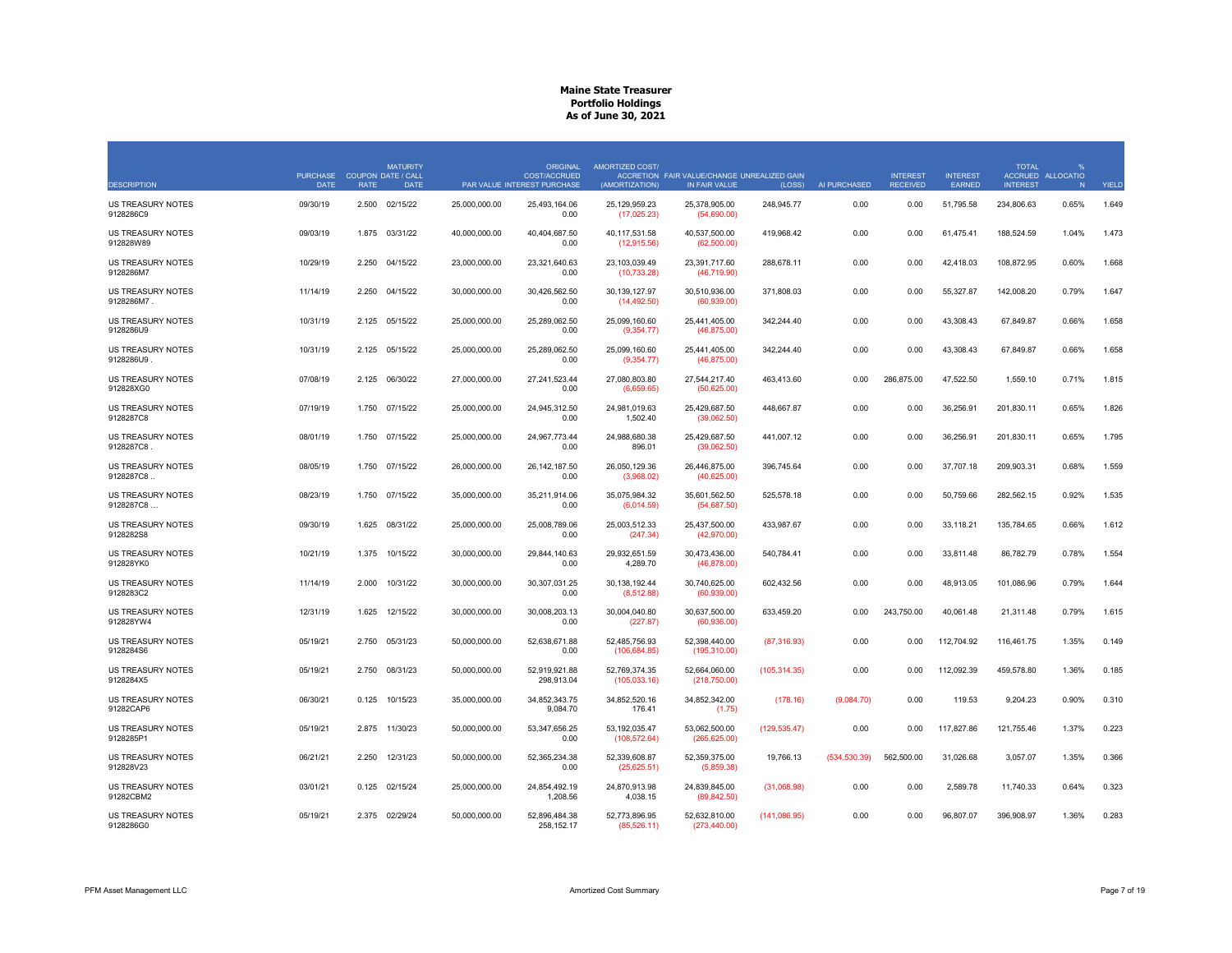| <b>DESCRIPTION</b>                         | PURCHASE COUPON DATE / CALL<br><b>DATE</b> | <b>RATE</b> | <b>MATURITY</b><br><b>DATE</b> |                | <b>ORIGINAL</b><br><b>COST/ACCRUED</b><br>PAR VALUE INTEREST PURCHASE | AMORTIZED COST/<br>(AMORTIZATION) | ACCRETION FAIR VALUE/CHANGE UNREALIZED GAIN<br>IN FAIR VALUE | (LOSS)        | AI PURCHASED | <b>INTEREST</b><br><b>RECEIVED</b>       | <b>INTEREST</b><br>EARNED | <b>TOTAL</b><br><b>INTEREST</b> | 0/2<br>ACCRUED ALLOCATIO<br>N | YIELD |
|--------------------------------------------|--------------------------------------------|-------------|--------------------------------|----------------|-----------------------------------------------------------------------|-----------------------------------|--------------------------------------------------------------|---------------|--------------|------------------------------------------|---------------------------|---------------------------------|-------------------------------|-------|
| US TREASURY N/B NOTES<br>91282CCC3         | 05/19/21                                   | 0.250       | 05/15/24                       | 50,000,000.00  | 49,873,046.88<br>1,358.70                                             | 49,878,045.95<br>3,487.72         | 49,734,375.00<br>(203, 125.00)                               | (143, 670.95) | 0.00         | 0.00                                     | 10,190.22                 | 15,964.68                       | 1.28%                         | 0.335 |
| US TREASURY N/B NOTES<br>91282CCC3         | 05/19/21                                   | 0.250       | 05/15/24                       | 50,000,000.00  | 49,896,484.38<br>1,358.70                                             | 49,900,560.54<br>2,843.83         | 49,734,375.00<br>(203, 125.00)                               | (166, 185.54) | 0.00         | 0.00                                     | 10,190.22                 | 15,964.68                       | 1.28%                         | 0.320 |
| US TREASURY N/B NOTES<br>91282CCG4         | 06/21/21                                   | 0.250       | 06/15/24                       | 50,000,000.00  | 49,654,296.88<br>2,049.18                                             | 49,657,468.47<br>3,171.59         | 49,695,310.00<br>41,013.12                                   | 37,841.53     | (2,049.18)   | 0.00                                     | 3,415.30                  | 5,464.48                        | 1.28%                         | 0.484 |
| <b>TOTAL</b>                               |                                            |             |                                | 936,000,000.00 | 952,396,757.87<br>572,125.05                                          | 949,671,451.26<br>(519.482.92)    | 955,549,985.50<br>(2.255.166.91)                             | 5,878,534.24  |              | $(545,664.27)$ 1,093,125.00 1,243,493.83 |                           | 3,579,756.22                    | 24.61%                        | 0.975 |
| FEDERAL AGENCY SECURITIES                  |                                            |             |                                |                |                                                                       |                                   |                                                              |               |              |                                          |                           |                                 |                               |       |
| FEDERAL HOME LOAN BANKS NOTES<br>3130AF5B9 | 01/16/19                                   | 3.000       | 10/12/21                       | 10,000,000.00  | 10,103,100.00<br>0.00                                                 | 10,010,619.30<br>(3,093.00)       | 10,082,470.00<br>(25, 180.00)                                | 71,850.70     | 0.00         | 0.00                                     | 25,000.00                 | 65,833.33                       | 0.26%                         | 2.607 |
| <b>FANNIE MAE NOTES</b><br>3135G0S38       | 02/26/19                                   | 2.000       | 01/05/22                       | 15,000,000.00  | 14,788,500.00<br>0.00                                                 | 14,961,913.79<br>6,077.58         | 15, 147, 945.00<br>(24,885.00)                               | 186,031.21    | 0.00         | 0.00                                     | 25,000.00                 | 146,666.67                      | 0.39%                         | 2.514 |
| <b>FANNIE MAE NOTES</b><br>3135G0U92       | 09/16/19                                   | 2.625       | 01/11/22                       | 25,000,000,00  | 25.462.250.00<br>0.00                                                 | 25.105.750.59<br>(16, 353.18)     | 25.337.050.00<br>(54, 525.00)                                | 231,299.41    | 0.00         | 0.00                                     | 54.687.50                 | 309.895.83                      | 0.65%                         | 1.807 |
| <b>FANNIE MAE NOTES</b><br>3135G0T45       | 07/19/19                                   | 1.875       | 04/05/22                       | 15,000,000.00  | 14,994,450.00<br>0.00                                                 | 14,998,443.09<br>168.01           | 15,202,935.00<br>(25,830.00)                                 | 204,491.91    | 0.00         | 0.00                                     | 23,437.50                 | 67,187.50                       | 0.39%                         | 1.889 |
| <b>FANNIE MAE NOTES</b><br>3135G0V59       | 05/15/19                                   | 2.250       | 04/12/22                       | 20,000,000,00  | 20.021.600.00<br>0.00                                                 | 20.005.791.16<br>(609.59)         | 20.336.000.00<br>(40,800.00)                                 | 330.208.84    | 0.00         | 0.00                                     | 37,500.00                 | 98.750.00                       | 0.52%                         | 2.211 |
| <b>FANNIE MAE NOTES</b><br>3135G0V59       | 04/16/19                                   | 2.250       | 04/12/22                       | 40,000,000.00  | 39,820,800.00<br>0.00                                                 | 39,953,230.77<br>4,923.08         | 40,672,000.00<br>(81,600.00)                                 | 718,769.23    | 0.00         | 0.00                                     | 75,000.00                 | 197,500.00                      | 1.05%                         | 2.406 |
| FEDERAL HOME LOAN BANK<br>313379Q69        | 07/15/19                                   | 2.125       | 06/10/22                       | 30,000,000.00  | 30,176,400.00<br>0.00                                                 | 30,057,192.84<br>(4,987.74)       | 30,567,000.00<br>(62,040.00)                                 | 509,807.16    | 0.00         | 318,750.00                               | 53,125.00                 | 37,187.50                       | 0.79%                         | 1.916 |
| <b>FANNIE MAE NOTES</b><br>3135G0W33       | 10/24/19                                   | 1.375       | 09/06/22                       | 25,000,000.00  | 24,816,750.00<br>0.00                                                 | 24,924,461.83<br>5,245.70         | 25,363,875.00<br>(35, 225.00)                                | 439,413.17    | 0.00         | 0.00                                     | 28,645.84                 | 109,809.03                      | 0.65%                         | 1.638 |
| <b>FANNIE MAE NOTES</b><br>3135G0W33.      | 10/29/19                                   | 1.375       | 09/06/22                       | 10,000,000.00  | 9,912,800.00<br>0.00                                                  | 9,963,882.65<br>2,508.15          | 10,145,550.00<br>(14,090.00)                                 | 181,667.35    | 0.00         | 0.00                                     | 11,458.33                 | 43,923.61                       | 0.26%                         | 1.689 |
| FREDDIE MAC NOTES (CALLABLE)<br>3134GV6H6  | 07/21/20                                   | 0.320       | 10/20/22<br>07/20/21           | 35,000,000.00  | 34,993,000.00<br>0.00                                                 | 34,995,941.53<br>255.78           | 35,004,340.00<br>(7,840.00)                                  | 8,398.47      | 0.00         | 0.00                                     | 9,333.33                  | 50,088.89                       | 0.90%                         | 0.329 |
| FREDDIE MAC NOTES (CALLABLE)<br>3134GV6H6  | 07/28/20                                   | 0.320       | 10/20/22<br>07/20/21           | 35,000,000.00  | 35,000,000.00<br>0.00                                                 | 35,000,000.00<br>0.00             | 35,004,340.00<br>(7,840.00)                                  | 4,340.00      | 0.00         | 0.00                                     | 9,333.33                  | 50,088.89                       | 0.90%                         | 0.320 |
| FREDDIE MAC NOTES (CALLABLE)<br>3134GXJF2  | 01/12/21                                   | 0.200       | 12/30/22<br>06/30/21           | 35,000,000.00  | 35,000,000.00<br>0.00                                                 | 35,000,000.00<br>0.00             | 35,001,715.00<br>(2,100.00)                                  | 1,715.00      | 0.00         | 35,000.00                                | 5,833.33                  | 194.44                          | 0.90%                         | 0.200 |
| FEDERAL HOME LOAN BANKS NOTES<br>3130AJ7E3 | 12/04/20                                   | 1.375       | 02/17/23                       | 25,000,000.00  | 25,660,750.00<br>0.00                                                 | 25.489.201.24<br>(24, 624.23)     | 25,476,900.00<br>(54, 625.00)                                | (12, 301.24)  | 0.00         | 0.00                                     | 28,645.83                 | 127,951.39                      | 0.66%                         | 0.172 |
| <b>FREDDIE MAC NOTES</b><br>3137EAEQ8      | 04/29/20                                   | 0.375       | 04/20/23                       | 13,750,000.00  | 13,720,437.50<br>0.00                                                 | 13,732,088.28<br>816.64           | 13,788,183.75<br>(22, 481.25)                                | 56,095.47     | 0.00         | 0.00                                     | 4,296.87                  | 10,169.27                       | 0.36%                         | 0.448 |
| <b>FANNIE MAE NOTES</b><br>3135G05G4       | 07/28/20                                   | 0.250       | 07/10/23                       | 35,000,000.00  | 34,949,250.00<br>0.00                                                 | 34,965,177.11<br>1,413.65         | 34,994,505.00<br>(69,895.00)                                 | 29,327.89     | 0.00         | 0.00                                     | 7,291.67                  | 41,562.50                       | 0.90%                         | 0.299 |
| FANNIE MAE NOTES (CALLABLE)<br>3136G4D26   | 07/28/20                                   | 0.400       | 07/28/23<br>07/28/21           | 30.000.000.00  | 30.000.000.00<br>0.00                                                 | 30.000.000.00<br>0.00             | 30.007.320.00<br>(7,200.00)                                  | 7.320.00      | 0.00         | 0.00                                     | 10.000.00                 | 51.000.00                       | 0.77%                         | 0.400 |
| FANNIE MAE NOTES (CALLABLE)<br>3135G05R0   | 08/12/20                                   | 0.300       | 08/10/23<br>08/10/22           | 50,000,000.00  | 49,906,000.00<br>0.00                                                 | 49,933,778.59<br>2,580.05         | 49,990,500.00<br>(47,650.00)                                 | 56,721.41     | 0.00         | 0.00                                     | 12,500.00                 | 58,750.00                       | 1.29%                         | 0.363 |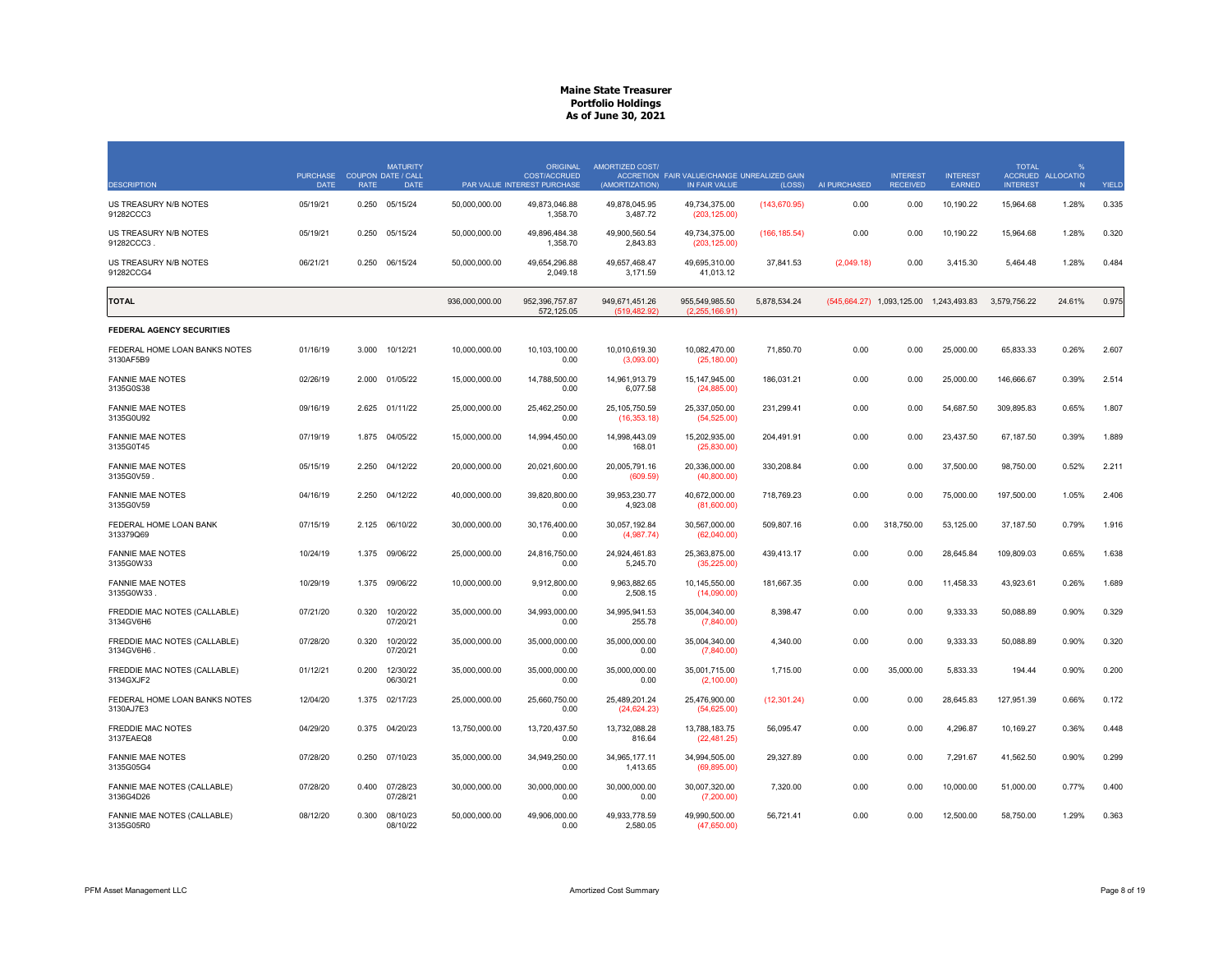|                                             | PURCHASE COUPON DATE / CALL<br><b>DATE</b> | <b>RATE</b> | <b>MATURITY</b><br><b>DATE</b> |                  | ORIGINAL<br>COST/ACCRUED<br>PAR VALUE INTEREST PURCHASE | AMORTIZED COST/<br>(AMORTIZATION) | ACCRETION FAIR VALUE/CHANGE UNREALIZED GAIN<br>IN FAIR VALUE |              |              | <b>INTEREST</b><br><b>RECEIVED</b>     | <b>INTEREST</b> | <b>TOTAL</b><br><b>INTEREST</b> | %<br>ACCRUED ALLOCATIO |       |
|---------------------------------------------|--------------------------------------------|-------------|--------------------------------|------------------|---------------------------------------------------------|-----------------------------------|--------------------------------------------------------------|--------------|--------------|----------------------------------------|-----------------|---------------------------------|------------------------|-------|
| <b>DESCRIPTION</b>                          |                                            |             |                                |                  |                                                         |                                   |                                                              | (LOSS)       | AI PURCHASED |                                        | <b>EARNED</b>   |                                 | N.                     | YIELD |
| FANNIE MAE NOTES (CALLABLE)<br>3135G05V1    | 08/21/20                                   | 0.360       | 08/18/23<br>02/18/22           | 10,000,000.00    | 10,000,000.00<br>0.00                                   | 10,000,000.00<br>0.00             | 10,005,990.00<br>(10,940.00)                                 | 5,990.00     | 0.00         | 0.00                                   | 3,000.00        | 13,300.00                       | 0.26%                  | 0.360 |
| FANNIE MAE NOTES (CALLABLE)<br>3135G05V1.   | 08/21/20                                   | 0.360       | 08/18/23<br>02/18/22           | 50,000,000.00    | 50.000.000.00<br>0.00                                   | 50.000.000.00<br>0.00             | 50.029.950.00<br>(54,700.00)                                 | 29.950.00    | 0.00         | 0.00                                   | 15,000.00       | 66.500.00                       | 1.29%                  | 0.360 |
| <b>FREDDIE MAC NOTES</b><br>3137EAEV7       | 10/30/20                                   | 0.250       | 08/24/23                       | 17,500,000.00    | 17.506.300.00<br>0.00                                   | 17.504.804.67<br>(183.85)         | 17.493.350.00<br>(36,820.00)                                 | (11, 454.67) | 0.00         | 0.00                                   | 3.645.84        | 15.434.03                       | 0.45%                  | 0.237 |
| FREDDIE MAC NOTES (CALLABLE)<br>3134GWTL0   | 09/29/20                                   | 0.300       | 09/28/23<br>09/28/21           | 20,000,000.00    | 19,997,000.00<br>0.00                                   | 19,997,754.11<br>82.26            | 19,982,980.00<br>(24, 180.00)                                | (14, 774.11) | 0.00         | 0.00                                   | 5,000.00        | 15,500.00                       | 0.51%                  | 0.305 |
| FREDDIE MAC NOTES (CALLABLE)<br>3134GWTL0   | 09/29/20                                   | 0.300       | 09/28/23<br>09/28/21           | 50,000,000.00    | 49.992.500.00<br>0.00                                   | 49,994,385.28<br>205.66           | 49,957,450.00<br>(60, 450.00)                                | (36,935.28)  | 0.00         | 0.00                                   | 12,500.00       | 38,750.00                       | 1.29%                  | 0.305 |
| FREDDIE MAC NOTES (CALLABLE)<br>3134GWZB5   | 10/27/20                                   | 0.300       | 10/13/23<br>10/13/21           | 48,800,000.00    | 48.785.360.00<br>0.00                                   | 48.788.705.12<br>406.29           | 48.741.830.40<br>(74, 371.20)                                | (46, 874.72) | 0.00         | 0.00                                   | 12,200.00       | 31,720.00                       | 1.26%                  | 0.310 |
| <b>FREDDIE MAC NOTES</b><br>3137EAEY1       | 10/19/20                                   | 0.125       | 10/16/23                       | 25,000,000.00    | 24,910,750.00<br>0.00                                   | 24,931,591.35<br>2,451.93         | 24,907,125.00<br>(46,975.00)                                 | (24, 466.35) | 0.00         | 0.00                                   | 2,604.17        | 6,510.42                        | 0.64%                  | 0.245 |
| FANNIE MAE NOTES (CALLABLE)<br>3136G46A6    | 10/30/20                                   | 0.300       | 10/27/23<br>10/27/21           | 17,845,000.00    | 17,840,538.75<br>0.00                                   | 17,841,535.59<br>122.57           | 17,820,712.96<br>(29, 765.46)                                | (20, 822.63) | 0.00         | 0.00                                   | 4,461.25        | 9.517.33                        | 0.46%                  | 0.308 |
| FANNIE MAE NOTES (CALLABLE)<br>3135G06F5    | 12/04/20                                   |             | 0.310 11/16/23<br>11/16/22     | 50,000,000.00    | 49,995,000.00<br>0.00                                   | 49,995,970.29<br>139.28           | 49,932,800.00<br>(108,300.00)                                | (63, 170.29) | 0.00         | 0.00                                   | 12,916.67       | 19,375.00                       | 1.29%                  | 0.313 |
| <b>FREDDIE MAC NOTES</b><br>3137EAFA2       | 12/07/20                                   | 0.250       | 12/04/23                       | 25,000,000.00    | 24,990,750.00<br>0.00                                   | 24,992,494.96<br>254.12           | 24,953,075.00<br>(64, 100.00)                                | (39, 419.96) | 0.00         | 31,250.00                              | 5.208.33        | 4.687.50                        | 0.64%                  | 0.262 |
| <b>TOTAL</b>                                |                                            |             |                                | 762.895.000.00   | 763,344,286.25<br>0.00                                  | 763, 144, 714. 14<br>(22.200.84)  | 765.947.892.11<br>(1,094,407.91)                             | 2.803.177.97 | 0.00         | 385.000.00                             | 497.624.79      | 1.687.853.13                    | 19.72%                 | 0.752 |
| <b>CORPORATE NOTES</b>                      |                                            |             |                                |                  |                                                         |                                   |                                                              |              |              |                                        |                 |                                 |                        |       |
| MICROSOFT CORP (CALLABLE) NOTE<br>594918BW3 | 02/06/20                                   | 2.400       | 02/06/22<br>01/06/22           | 10,000,000.00    | 10,156,600.00<br>0.00                                   | 10,042,282.00<br>(6,711.43)       | 10,113,150.00<br>(18,600.00)                                 | 70,868.00    | 0.00         | 0.00                                   | 20,000.00       | 96,666.67                       | 0.26%                  | 1.601 |
| JOHNSON & JOHNSON CORP NOTES<br>478160CD4   | 03/08/19                                   | 2.250       | 03/03/22                       | 16,893,000.00    | 16.680.992.85<br>0.00                                   | 16,845,390.70<br>5,829.72         | 17,109,399.33<br>(12,315.00)                                 | 264.008.63   | 0.00         | 0.00                                   | 31,674.38       | 124,585.88                      | 0.44%                  | 2.690 |
| <b>TOTAL</b>                                |                                            |             |                                | 26,893,000.00    | 26,837,592.85<br>0.00                                   | 26,887,672.70<br>(881.71)         | 27,222,549.33<br>(30.915.00)                                 | 334,876.63   | 0.00         | 0.00                                   | 51,674.38       | 221,252.55                      | 0.70%                  | 2.286 |
| <b>GRAND TOTAL</b>                          |                                            |             |                                | 3,860,588,000.00 | 3,876,936,633.59<br>572,125.05                          | 3,874,192,717.71<br>(476.367.15)  | 3,883,293,099.54<br>(3.238.257.62)                           | 9,100,381.83 |              | (545,664.27) 1,521,684.07 1,921,223.28 |                 | 6,606,747.55                    | 100.00%                | 0.465 |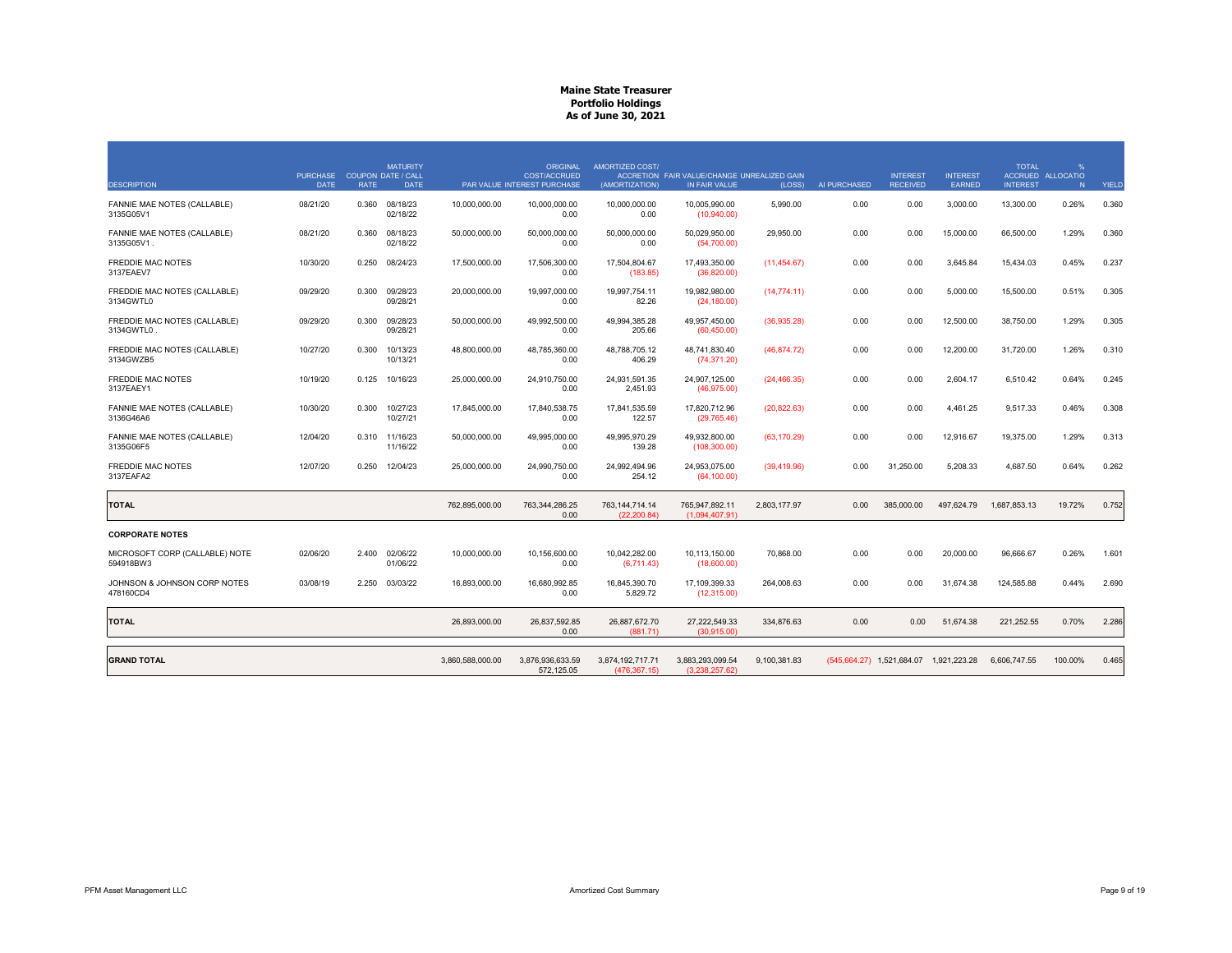|                      |                           |             |               |                 |                  |                 |               |                   |                 |                      |                           |             | <b>WEIGHTED</b><br><b>AVERAGE</b>   |
|----------------------|---------------------------|-------------|---------------|-----------------|------------------|-----------------|---------------|-------------------|-----------------|----------------------|---------------------------|-------------|-------------------------------------|
|                      |                           |             | <b>COUPON</b> | <b>MATURITY</b> | <b>NEXT CALL</b> |                 | MOODYS'       | <b>PAR VALUE/</b> |                 | ORIGINAL % PORTFOLIO |                           | % PORTFOLIO | <b>EFFECTIVE</b><br><b>DURATION</b> |
| <b>CUSIP</b>         |                           | <b>TYPE</b> | <b>RATE</b>   | <b>DATE</b>     |                  | DATE S&P RATING | <b>RATING</b> | <b>SHARES</b>     |                 | COST ORIGINAL COST   | MARKET VALUE MARKET VALUE |             | (YEARS)                             |
| <b>US TREASURY</b>   |                           |             |               |                 |                  |                 |               |                   |                 |                      |                           |             |                                     |
| 9128284W7            | <b>U.S. TREASURY</b>      |             | 2.750         | 8/15/2021       |                  | AA+             | Aaa           | 25,000,000.00     | 25,432,617.19   | 0.66%                | 25,082,030.00             | 0.65%       | 0.13                                |
| 9128282F6            | <b>U.S. TREASURY</b>      |             | 1.125         | 8/31/2021       |                  | AA+             | Aaa           | 30.000.000.00     | 29,764,453.13   | 0.77%                | 30,051,564.00             | 0.77%       | 0.17                                |
| 9128286C9            | <b>U.S. TREASURY</b>      |             | 2.500         | 2/15/2022       |                  | AA+             | Aaa           | 25,000,000.00     | 25,493,164.06   | 0.66%                | 25,378,905.00             | 0.65%       | 0.62                                |
| 912828W89            | <b>U.S. TREASURY</b>      |             | 1.875         | 3/31/2022       |                  | AA+             | Aaa           | 40,000,000.00     | 40,404,687.50   | 1.04%                | 40,537,500.00             | 1.04%       | 0.75                                |
| 9128286M7            | <b>U.S. TREASURY</b>      |             | 2.250         | 4/15/2022       |                  | AA+             | Aaa           | 23,000,000.00     | 23,321,640.63   | 0.60%                | 23,391,717.60             | 0.60%       | 0.79                                |
| 9128286M7            | <b>U.S. TREASURY</b>      |             | 2.250         | 4/15/2022       |                  | AA+             | Aaa           | 30,000,000.00     | 30,426,562.50   | 0.78%                | 30.510.936.00             | 0.79%       | 0.79                                |
| 9128286U9            | <b>U.S. TREASURY</b>      |             | 2.125         | 5/15/2022       |                  | AA+             | Aaa           | 25,000,000.00     | 25,289,062.50   | 0.65%                | 25,441,405.00             | 0.66%       | 0.87                                |
| 9128286U9.           | <b>U.S. TREASURY</b>      |             | 2.125         | 5/15/2022       |                  | AA+             | Aaa           | 25,000,000.00     | 25,289,062.50   | 0.65%                | 25,441,405.00             | 0.66%       | 0.87                                |
| 912828XG0            | <b>U.S. TREASURY</b>      |             | 2.125         | 6/30/2022       |                  | AA+             | Aaa           | 27,000,000.00     | 27,241,523.44   | 0.70%                | 27,544,217.40             | 0.71%       | 0.99                                |
| 9128287C8            | <b>U.S. TREASURY</b>      |             | 1.750         | 7/15/2022       |                  | AA+             | Aaa           | 25,000,000.00     | 24,945,312.50   | 0.64%                | 25,429,687.50             | 0.65%       | 1.03                                |
| 9128287C8.           | <b>U.S. TREASURY</b>      |             | 1.750         | 7/15/2022       |                  | AA+             | Aaa           | 25,000,000.00     | 24,967,773.44   | 0.64%                | 25,429,687.50             | 0.65%       | 1.03                                |
| 9128287C8            | <b>U.S. TREASURY</b>      |             | 1.750         | 7/15/2022       |                  | AA+             | Aaa           | 26,000,000.00     | 26, 142, 187.50 | 0.67%                | 26,446,875.00             | 0.68%       | 1.03                                |
| 9128287C8            | <b>U.S. TREASURY</b>      |             | 1.750         | 7/15/2022       |                  | AA+             | Aaa           | 35,000,000.00     | 35,211,914.06   | 0.91%                | 35,601,562.50             | 0.92%       | 1.03                                |
| 9128282S8            | <b>U.S. TREASURY</b>      |             | 1.625         | 8/31/2022       |                  | AA+             | Aaa           | 25,000,000.00     | 25,008,789.06   | 0.65%                | 25,437,500.00             | 0.66%       | 1.16                                |
| 912828YK0            | <b>U.S. TREASURY</b>      |             | 1.375         | 10/15/2022      |                  | AA+             | Aaa           | 30,000,000.00     | 29,844,140.63   | 0.77%                | 30,473,436.00             | 0.78%       | 1.28                                |
| 9128283C2            | <b>U.S. TREASURY</b>      |             | 2.000         | 10/31/2022      |                  | AA+             | Aaa           | 30,000,000.00     | 30,307,031.25   | 0.78%                | 30,740,625.00             | 0.79%       | 1.32                                |
| 912828YW4            | U.S. TREASURY             |             | 1.625         | 12/15/2022      |                  | AA+             | Aaa           | 30,000,000.00     | 30,008,203.13   | 0.77%                | 30,637,500.00             | 0.79%       | 1.45                                |
| 9128284S6            | U.S. TREASURY             |             | 2.750         | 5/31/2023       |                  | AA+             | Aaa           | 50,000,000.00     | 52,638,671.88   | 1.36%                | 52,398,440.00             | 1.35%       | 1.88                                |
| 9128284X5            | U.S. TREASURY             |             | 2.750         | 8/31/2023       |                  | AA+             | Aaa           | 50,000,000.00     | 52,919,921.88   | 1.36%                | 52,664,060.00             | 1.36%       | 2.10                                |
| 91282CAP6            | U.S. TREASURY             |             | 0.125         | 10/15/2023      |                  | AA+             | Aaa           | 35,000,000.00     | 34,852,343.75   | 0.90%                | 34,852,342.00             | 0.90%       | 2.29                                |
| 9128285P1            | <b>U.S. TREASURY</b>      |             | 2.875         | 11/30/2023      |                  | AA+             | Aaa           | 50,000,000.00     | 53,347,656.25   | 1.38%                | 53,062,500.00             | 1.37%       | 2.35                                |
| 912828V23            | <b>U.S. TREASURY</b>      |             | 2.250         | 12/31/2023      |                  | AA+             | Aaa           | 50,000,000.00     | 52,365,234.38   | 1.35%                | 52,359,375.00             | 1.35%       | 2.45                                |
| 91282CBM2            | <b>U.S. TREASURY</b>      |             | 0.125         | 2/15/2024       |                  | AA+             | Aaa           | 25,000,000.00     | 24,854,492.19   | 0.64%                | 24,839,845.00             | 0.64%       | 2.62                                |
| 9128286G0            | <b>U.S. TREASURY</b>      |             | 2.375         | 2/29/2024       |                  | AA+             | Aaa           | 50,000,000.00     | 52.896.484.38   | 1.36%                | 52.632.810.00             | 1.36%       | 2.59                                |
| 91282CCC3            | <b>U.S. TREASURY</b>      |             | 0.250         | 5/15/2024       |                  | AA+             | Aaa           | 50,000,000.00     | 49,873,046.88   | 1.29%                | 49,734,375.00             | 1.28%       | 2.87                                |
| 91282CCC3            | <b>U.S. TREASURY</b>      |             | 0.250         | 5/15/2024       |                  | AA+             | Aaa           | 50,000,000.00     | 49,896,484.38   | 1.29%                | 49,734,375.00             | 1.28%       | 2.87                                |
| 91282CCG4            | <b>U.S. TREASURY</b>      |             | 0.250         | 6/15/2024       |                  | AA+             | Aaa           | 50,000,000.00     | 49,654,296.88   | 1.28%                | 49,695,310.00             | 1.28%       | 2.95                                |
|                      |                           |             |               |                 |                  |                 |               |                   |                 |                      |                           |             |                                     |
| <b>ISSUER TOTAL</b>  |                           |             |               |                 |                  |                 |               | 936,000,000.00    | 952,396,757.87  | 24.57%               | 955,549,985.50            | 24.61%      | 1.69                                |
|                      |                           |             |               |                 |                  |                 |               |                   |                 |                      |                           |             |                                     |
| <b>U.S. BANK DDA</b> |                           |             |               |                 |                  |                 |               |                   |                 |                      |                           |             |                                     |
|                      | CASH AND CASH EQUIVALENTS |             |               | 7/1/2021        |                  |                 |               | 694,000,000.00    | 694,000,000.00  | 17.90%               | 694,000,000.00            | 17.87%      | 0.00                                |
| <b>ISSUER TOTAL</b>  |                           |             |               |                 |                  |                 |               | 694,000,000.00    | 694,000,000.00  | 17.90%               | 694,000,000.00            | 17.87%      | 0.00                                |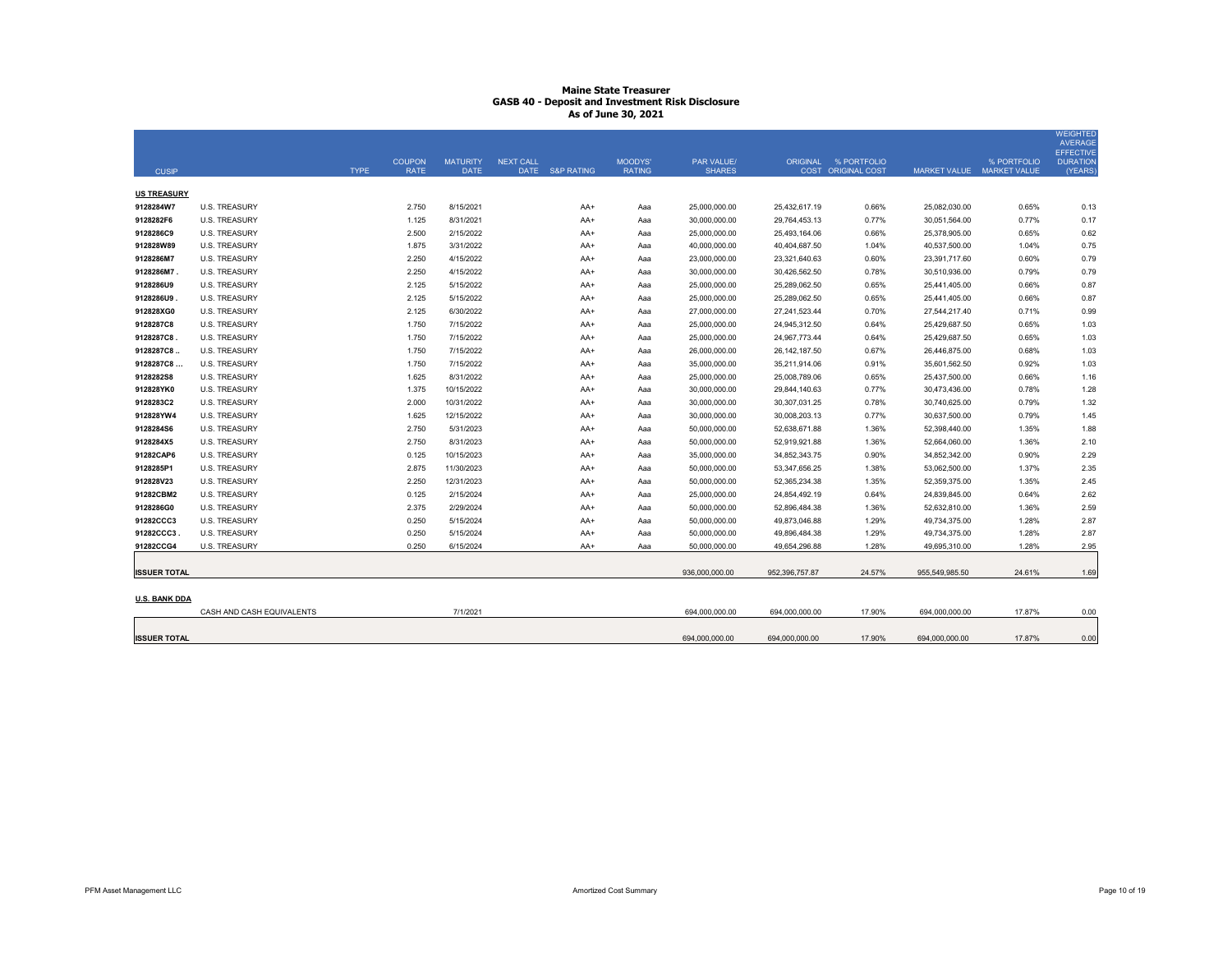|                      |                                 |             |               |                 |                  |                       |               |                |                |                      |                |                           | <b>WEIGHTED</b><br><b>AVERAGE</b>   |
|----------------------|---------------------------------|-------------|---------------|-----------------|------------------|-----------------------|---------------|----------------|----------------|----------------------|----------------|---------------------------|-------------------------------------|
|                      |                                 |             | <b>COUPON</b> | <b>MATURITY</b> | <b>NEXT CALL</b> |                       | MOODYS'       | PAR VALUE/     |                | ORIGINAL % PORTFOLIO |                | % PORTFOLIO               | <b>EFFECTIVE</b><br><b>DURATION</b> |
| <b>CUSIP</b>         |                                 | <b>TYPE</b> | <b>RATE</b>   | <b>DATE</b>     | DATE             | <b>S&amp;P RATING</b> | <b>RATING</b> | <b>SHARES</b>  |                | COST ORIGINAL COST   |                | MARKET VALUE MARKET VALUE | (YEARS)                             |
| <b>FNMA</b>          |                                 |             |               |                 |                  |                       |               |                |                |                      |                |                           |                                     |
| 3135G0S38            | U.S. INSTRUMENTALITY            |             | 2.000         | 1/5/2022        |                  | AA+                   | Aaa           | 15,000,000.00  | 14,788,500.00  | 0.38%                | 15,147,945.00  | 0.39%                     | 0.51                                |
| 3135G0U92            | U.S. INSTRUMENTALITY            |             | 2.625         | 1/11/2022       |                  | AA+                   | Ааа           | 25,000,000.00  | 25,462,250.00  | 0.66%                | 25,337,050.00  | 0.65%                     | 0.52                                |
| 3135G0T45            | U.S. INSTRUMENTALITY            |             | 1.875         | 4/5/2022        |                  | AA+                   | Aaa           | 15,000,000.00  | 14,994,450.00  | 0.39%                | 15,202,935.00  | 0.39%                     | 0.76                                |
| 3135G0V59            | U.S. INSTRUMENTALITY            |             | 2.250         | 4/12/2022       |                  | AA+                   | Aaa           | 20,000,000.00  | 20,021,600.00  | 0.52%                | 20,336,000.00  | 0.52%                     | 0.78                                |
| 3135G0V59            | U.S. INSTRUMENTALITY            |             | 2.250         | 4/12/2022       |                  | AA+                   | Aaa           | 40,000,000.00  | 39,820,800.00  | 1.03%                | 40,672,000.00  | 1.05%                     | 0.78                                |
| 3135G0W33            | U.S. INSTRUMENTALITY            |             | 1.375         | 9/6/2022        |                  | AA+                   | Aaa           | 25,000,000.00  | 24,816,750.00  | 0.64%                | 25,363,875.00  | 0.65%                     | 1.17                                |
| 3135G0W33            | U.S. INSTRUMENTALITY            |             | 1.375         | 9/6/2022        |                  | AA+                   | Aaa           | 10,000,000.00  | 9,912,800.00   | 0.26%                | 10,145,550.00  | 0.26%                     | 1.17                                |
| 3135G05G4            | U.S. INSTRUMENTALITY            |             | 0.250         | 7/10/2023       |                  | AA+                   | Aaa           | 35,000,000.00  | 34,949,250.00  | 0.90%                | 34,994,505.00  | 0.90%                     | 2.02                                |
| 3136G4D26            | U.S. INSTRUMENTALITY            |             | 0.400         | 7/28/2023       | 7/28/2021        | AA+                   | Aaa           | 30,000,000.00  | 30,000,000.00  | 0.77%                | 30,007,320.00  | 0.77%                     | 0.08                                |
| 3135G05R0            | U.S. INSTRUMENTALITY            |             | 0.300         | 8/10/2023       | 8/10/2022        | AA+                   | Aaa           | 50,000,000.00  | 49,906,000.00  | 1.29%                | 49,990,500.00  | 1.29%                     | 1.11                                |
| 3135G05V1            | U.S. INSTRUMENTALITY            |             | 0.360         | 8/18/2023       | 2/18/2022        | AA+                   | Aaa           | 10,000,000.00  | 10,000,000.00  | 0.26%                | 10,005,990.00  | 0.26%                     | 0.13                                |
| 3135G05V1            | U.S. INSTRUMENTALITY            |             | 0.360         | 8/18/2023       | 2/18/2022        | AA+                   | Aaa           | 50,000,000.00  | 50,000,000.00  | 1.29%                | 50,029,950.00  | 1.29%                     | 0.13                                |
| 3136G46A6            | U.S. INSTRUMENTALITY            |             | 0.300         | 10/27/2023      | 10/27/2021       | AA+                   | Aaa           | 17,845,000.00  | 17,840,538.75  | 0.46%                | 17,820,712.96  | 0.46%                     | 0.33                                |
| 3135G06F5            | U.S. INSTRUMENTALITY            |             | 0.310         | 11/16/2023      | 11/16/2022       | AA+                   | Aaa           | 50,000,000.00  | 49,995,000.00  | 1.29%                | 49,932,800.00  | 1.29%                     | 1.38                                |
|                      |                                 |             |               |                 |                  |                       |               |                |                |                      |                |                           |                                     |
| <b>ISSUER TOTAL</b>  |                                 |             |               |                 |                  |                       |               | 392,845,000.00 | 392,507,938.75 | 10.12%               | 394,987,132.96 | 10.17%                    | 0.84                                |
|                      |                                 |             |               |                 |                  |                       |               |                |                |                      |                |                           |                                     |
| <b>FHLMC</b>         |                                 |             |               |                 |                  |                       |               |                |                |                      |                |                           |                                     |
| 3134GV6H6            | U.S. INSTRUMENTALITY            |             | 0.320         | 10/20/2022      | 7/20/2021        | AA+                   | Aaa           | 35,000,000.00  | 34,993,000.00  | 0.90%                | 35,004,340.00  | 0.90%                     | 0.06                                |
| 3134GV6H6.           | U.S. INSTRUMENTALITY            |             | 0.320         | 10/20/2022      | 7/20/2021        | AA+                   | Aaa           | 35,000,000.00  | 35,000,000.00  | 0.90%                | 35,004,340.00  | 0.90%                     | 0.06                                |
| 3134GXJF2            | U.S. INSTRUMENTALITY            |             | 0.200         | 12/30/2022      | 6/30/2021        | AA+                   | Aaa           | 35,000,000.00  | 35,000,000.00  | 0.90%                | 35,001,715.00  | 0.90%                     | 0.25                                |
| 3137EAEQ8            | U.S. INSTRUMENTALITY            |             | 0.375         | 4/20/2023       |                  | AA+                   | Aaa           | 13,750,000.00  | 13,720,437.50  | 0.35%                | 13,788,183.75  | 0.36%                     | 1.80                                |
| 3137EAEV7            | U.S. INSTRUMENTALITY            |             | 0.250         | 8/24/2023       |                  | AA+                   | Aaa           | 17,500,000.00  | 17,506,300.00  | 0.45%                | 17,493,350.00  | 0.45%                     | 2.14                                |
| 3134GWTL0            | U.S. INSTRUMENTALITY            |             | 0.300         | 9/28/2023       | 9/28/2021        | AA+                   | Aaa           | 20,000,000.00  | 19,997,000.00  | 0.52%                | 19,982,980.00  | 0.51%                     | 0.24                                |
| 3134GWTL0            | U.S. INSTRUMENTALITY            |             | 0.300         | 9/28/2023       | 9/28/2021        | AA+                   | Aaa           | 50,000,000.00  | 49,992,500.00  | 1.29%                | 49,957,450.00  | 1.29%                     | 0.24                                |
| 3134GWZB5            | U.S. INSTRUMENTALITY            |             | 0.300         | 10/13/2023      | 10/13/2021       | AA+                   | Aaa           | 48,800,000.00  | 48,785,360.00  | 1.26%                | 48,741,830.40  | 1.26%                     | 0.29                                |
| 3137EAEY1            | U.S. INSTRUMENTALITY            |             | 0.125         | 10/16/2023      |                  | AA+                   | Aaa           | 25,000,000.00  | 24,910,750.00  | 0.64%                | 24,907,125.00  | 0.64%                     | 2.29                                |
| 3137EAFA2            | U.S. INSTRUMENTALITY            |             | 0.250         | 12/4/2023       |                  | AA+                   | Aaa           | 25,000,000.00  | 24,990,750.00  | 0.64%                | 24,953,075.00  | 0.64%                     | 2.42                                |
|                      |                                 |             |               |                 |                  |                       |               |                |                |                      |                |                           |                                     |
| <b>ISSUER TOTAL</b>  |                                 |             |               |                 |                  |                       |               | 305,050,000.00 | 304,896,097.50 | 7.86%                | 304,834,389.15 | 7.85%                     | 0.73                                |
|                      |                                 |             |               |                 |                  |                       |               |                |                |                      |                |                           |                                     |
| <b>TD BANK</b>       |                                 |             |               |                 |                  |                       |               |                |                |                      |                |                           |                                     |
|                      | CASH AND CASH EQUIVALENTS       |             |               | 7/1/2021        |                  |                       |               | 250.000.000.00 | 250.000.000.00 | 6.45%                | 250.000.000.00 | 6.44%                     | 0.00                                |
| <b>ISSUER TOTAL</b>  |                                 |             |               |                 |                  |                       |               | 250,000,000.00 | 250,000,000.00 | 6.45%                | 250,000,000.00 | 6.44%                     | 0.00                                |
|                      |                                 |             |               |                 |                  |                       |               |                |                |                      |                |                           |                                     |
|                      | TD BANK GOLDMAN SACHS MONEYMRKT |             |               |                 |                  |                       |               |                |                |                      |                |                           |                                     |
|                      | CASH AND CASH EQUIVALENTS       |             |               | 7/1/2021        |                  |                       |               | 250,000,000.00 | 250,000,000.00 | 6.45%                | 250,000,000.00 | 6.44%                     | 0.00                                |
|                      |                                 |             |               |                 |                  |                       |               |                |                |                      |                |                           |                                     |
| <b>ISSUER TOTAL</b>  |                                 |             |               |                 |                  |                       |               | 250,000,000.00 | 250,000,000.00 | 6.45%                | 250,000,000.00 | 6.44%                     | 0.00                                |
|                      |                                 |             |               |                 |                  |                       |               |                |                |                      |                |                           |                                     |
| <b>CITIZENS BANK</b> |                                 |             |               |                 |                  |                       |               |                |                |                      |                |                           |                                     |
|                      | CASH AND CASH EQUIVALENTS       |             |               | 7/1/2021        |                  |                       |               | 100.000.000.00 | 100,000,000.00 | 2.58%                | 100,000,000.00 | 2.58%                     | 0.00                                |
|                      |                                 |             |               |                 |                  |                       |               |                |                |                      |                |                           |                                     |
| <b>ISSUER TOTAL</b>  |                                 |             |               |                 |                  |                       |               | 100,000,000.00 | 100,000,000.00 | 2.58%                | 100,000,000.00 | 2.58%                     | 0.00                                |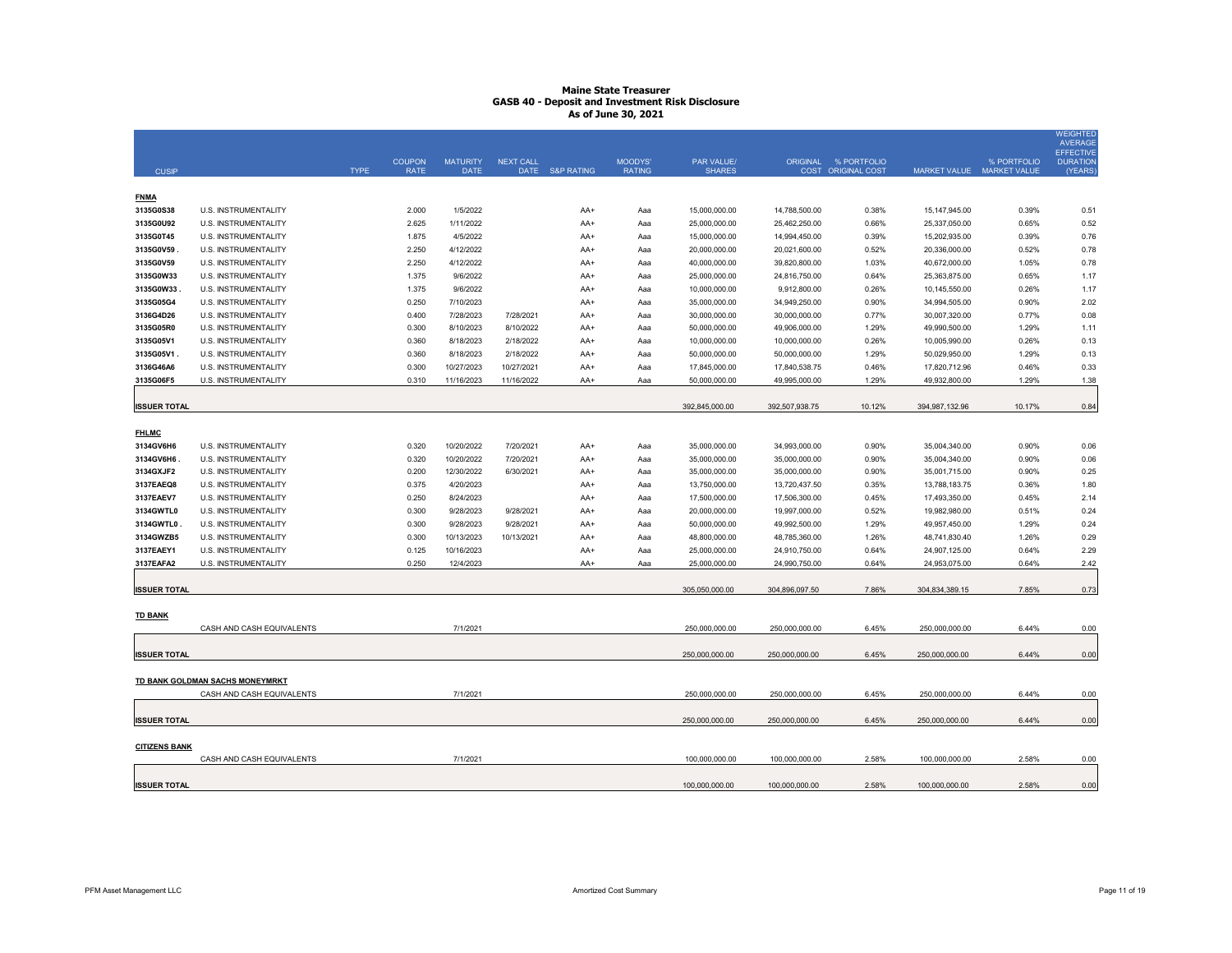|                                      |                           |             |                              |                                |           |                 |                          |                             |                |                                            |                |                                          | <b>WEIGHTED</b><br><b>AVERAGE</b>              |
|--------------------------------------|---------------------------|-------------|------------------------------|--------------------------------|-----------|-----------------|--------------------------|-----------------------------|----------------|--------------------------------------------|----------------|------------------------------------------|------------------------------------------------|
| <b>CUSIP</b>                         |                           | <b>TYPE</b> | <b>COUPON</b><br><b>RATE</b> | <b>MATURITY</b><br><b>DATE</b> | NEXT CALL | DATE S&P RATING | MOODYS'<br><b>RATING</b> | PAR VALUE/<br><b>SHARES</b> |                | ORIGINAL % PORTFOLIO<br>COST ORIGINAL COST |                | % PORTFOLIO<br>MARKET VALUE MARKET VALUE | <b>EFFECTIVE</b><br><b>DURATION</b><br>(YEARS) |
| PEOPLE'S UNITED BANK                 |                           |             |                              |                                |           |                 |                          |                             |                |                                            |                |                                          |                                                |
|                                      | CERTIFICATES OF DEPOSIT   |             | 1.650                        | 1/17/2022                      |           | <b>NR</b>       | <b>NR</b>                | 40,000,000.00               | 40,000,000.00  | 1.03%                                      | 40,000,000.00  | 1.03%                                    | 0.56                                           |
|                                      | CERTIFICATES OF DEPOSIT   |             | 0.350                        | 1/19/2023                      |           | <b>NR</b>       | <b>NR</b>                | 10,000,000.00               | 10,000,000.00  | 0.26%                                      | 10,000,000.00  | 0.26%                                    | 1.57                                           |
|                                      | CERTIFICATES OF DEPOSIT   |             | 0.250                        | 4/18/2023                      |           | <b>NR</b>       | <b>NR</b>                | 15,000,000.00               | 15,000,000.00  | 0.39%                                      | 15,000,000.00  | 0.39%                                    | 1.82                                           |
|                                      | CERTIFICATES OF DEPOSIT   |             | 0.250                        | 4/23/2023                      |           | <b>NR</b>       | <b>NR</b>                | 25,000,000.00               | 25,000,000.00  | 0.64%                                      | 25,000,000.00  | 0.64%                                    | 1.83                                           |
|                                      | CERTIFICATES OF DEPOSIT   |             | 0.200                        | 6/14/2023                      |           | <b>NR</b>       | <b>NR</b>                | 10,000,000.00               | 10,000,000.00  | 0.26%                                      | 10,000,000.00  | 0.26%                                    | 1.98                                           |
| <b>ISSUER TOTAL</b>                  |                           |             |                              |                                |           |                 |                          | 100,000,000.00              | 100,000,000.00 | 2.58%                                      | 100,000,000.00 | 2.58%                                    | 1.31                                           |
| <b>FHLB</b>                          |                           |             |                              |                                |           |                 |                          |                             |                |                                            |                |                                          |                                                |
| 3130AF5B9                            | U.S. INSTRUMENTALITY      |             | 3.000                        | 10/12/2021                     |           | AA+             | Aaa                      | 10,000,000.00               | 10,103,100.00  | 0.26%                                      | 10,082,470.00  | 0.26%                                    | 0.28                                           |
| 313379Q69                            | U.S. INSTRUMENTALITY      |             | 2.125                        | 6/10/2022                      |           | AA+             | Aaa                      | 30,000,000.00               | 30,176,400.00  | 0.78%                                      | 30,567,000.00  | 0.79%                                    | 0.94                                           |
| 3130AJ7E3                            | U.S. INSTRUMENTALITY      |             | 1.375                        | 2/17/2023                      |           | AA+             | Aaa                      | 25,000,000.00               | 25,660,750.00  | 0.66%                                      | 25,476,900.00  | 0.66%                                    | 1.61                                           |
| <b>ISSUER TOTAL</b>                  |                           |             |                              |                                |           |                 |                          | 65,000,000.00               | 65,940,250.00  | 1.70%                                      | 66,126,370.00  | 1.70%                                    | 1.10                                           |
| <b>NORTHEAST BANK</b>                |                           |             |                              |                                |           |                 |                          |                             |                |                                            |                |                                          |                                                |
|                                      | CASH AND CASH EQUIVALENTS |             |                              | 7/1/2021                       |           |                 |                          | 57,000,000.00               | 57,000,000.00  | 1.47%                                      | 57,000,000.00  | 1.47%                                    | 0.00                                           |
| <b>ISSUER TOTAL</b>                  |                           |             |                              |                                |           |                 |                          | 57,000,000.00               | 57,000,000.00  | 1.47%                                      | 57,000,000.00  | 1.47%                                    | 0.00                                           |
| <b>CAMDEN NATIONAL</b>               |                           |             |                              |                                |           |                 |                          |                             |                |                                            |                |                                          |                                                |
|                                      | CERTIFICATES OF DEPOSIT   |             | 0.200                        | 1/17/2023                      |           | <b>NR</b>       | <b>NR</b>                | 50,000,000.00               | 50,000,000.00  | 1.29%                                      | 50,000,000.00  | 1.29%                                    | 1.57                                           |
| <b>ISSUER TOTAL</b>                  |                           |             |                              |                                |           |                 |                          | 50,000,000.00               | 50,000,000.00  | 1.29%                                      | 50,000,000.00  | 1.29%                                    | 1.57                                           |
|                                      |                           |             |                              |                                |           |                 |                          |                             |                |                                            |                |                                          |                                                |
| <b>FIRST NATIONAL</b>                | CASH AND CASH EQUIVALENTS |             |                              | 7/1/2021                       |           |                 |                          | 50,000,000.00               | 50,000,000.00  | 1.29%                                      | 50,000,000.00  | 1.29%                                    | 0.00                                           |
|                                      |                           |             |                              |                                |           |                 |                          |                             |                |                                            |                |                                          |                                                |
| <b>ISSUER TOTAL</b>                  |                           |             |                              |                                |           |                 |                          | 50,000,000.00               | 50,000,000.00  | 1.29%                                      | 50,000,000.00  | 1.29%                                    | 0.00                                           |
| <b>SUMITOMO MITSUI TRUST NY</b>      |                           |             |                              |                                |           |                 |                          |                             |                |                                            |                |                                          |                                                |
| 86563GW24                            | <b>COMMERCIAL PAPER</b>   |             |                              | 9/2/2021                       |           | $A-1$           | $P-1$                    | 50,000,000.00               | 49,975,416.67  | 1.29%                                      | 49,992,900.00  | 1.29%                                    | 0.18                                           |
| <b>ISSUER TOTAL</b>                  |                           |             |                              |                                |           |                 |                          | 50,000,000.00               | 49,975,416.67  | 1.29%                                      | 49,992,900.00  | 1.29%                                    | 0.18                                           |
| <b>MIZUHO BANK LTD/NY</b>            |                           |             |                              |                                |           |                 |                          |                             |                |                                            |                |                                          |                                                |
| 60689FXT0                            | <b>COMMERCIAL PAPER</b>   |             |                              | 10/27/2021                     |           | $A-1$           | $P-1$                    | 50,000,000.00               | 49,957,465.28  | 1.29%                                      | 49,984,300.00  | 1.29%                                    | 0.33                                           |
| <b>ISSUER TOTAL</b>                  |                           |             |                              |                                |           |                 |                          | 50.000.000.00               | 49,957,465.28  | 1.29%                                      | 49,984,300.00  | 1.29%                                    | 0.33                                           |
|                                      |                           |             |                              |                                |           |                 |                          |                             |                |                                            |                |                                          |                                                |
| <b>LMA AMERICAS LLC</b><br>53944QWE6 | <b>COMMERCIAL PAPER</b>   |             |                              | 9/14/2021                      |           | $A-1$           | $P-1$                    | 50.000.000.00               | 49,975,694.44  | 1.29%                                      | 49.984.000.00  | 1.29%                                    | 0.21                                           |
|                                      |                           |             |                              |                                |           |                 |                          | 50,000,000.00               | 49,975,694.44  | 1.29%                                      | 49,984,000.00  | 1.29%                                    | 0.21                                           |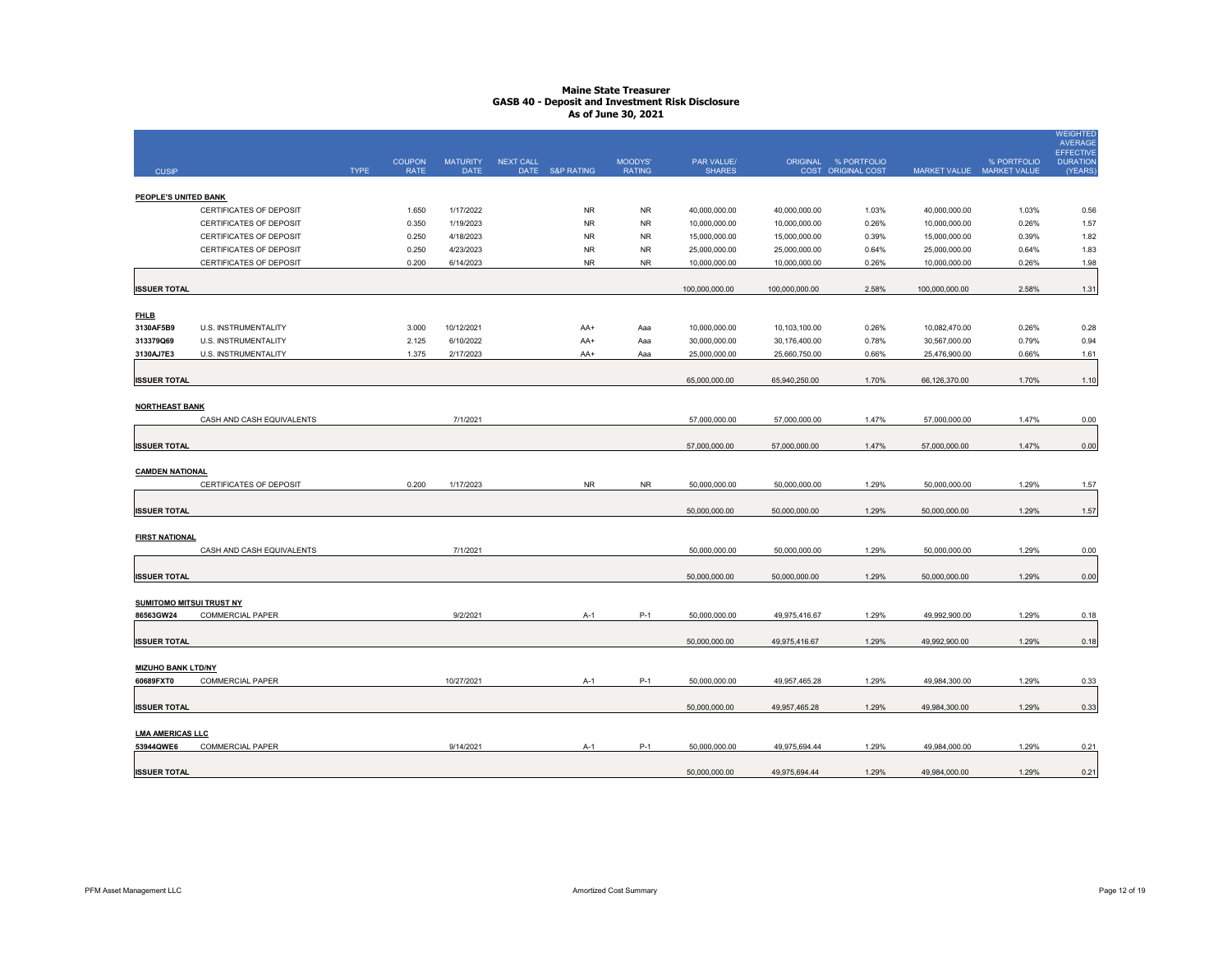|                                              |                           |             |                              |                         |           |                 |                          |                             |               |                                            |               |                                          | <b>WEIGHTED</b><br>AVERAGE<br><b>EFFECTIVE</b> |
|----------------------------------------------|---------------------------|-------------|------------------------------|-------------------------|-----------|-----------------|--------------------------|-----------------------------|---------------|--------------------------------------------|---------------|------------------------------------------|------------------------------------------------|
| <b>CUSIP</b>                                 |                           | <b>TYPE</b> | <b>COUPON</b><br><b>RATE</b> | <b>MATURITY</b><br>DATE | NEXT CALL | DATE S&P RATING | MOODYS'<br><b>RATING</b> | PAR VALUE/<br><b>SHARES</b> |               | ORIGINAL % PORTFOLIO<br>COST ORIGINAL COST |               | % PORTFOLIO<br>MARKET VALUE MARKET VALUE | <b>DURATION</b><br>(YEARS)                     |
|                                              |                           |             |                              |                         |           |                 |                          |                             |               |                                            |               |                                          |                                                |
| <b>NATIXIS NY BRANCH</b><br>63873JY12        | COMMERCIAL PAPER          |             |                              | 11/1/2021               |           | $A-1$           | $P-1$                    | 25,000,000.00               | 24,973,750.00 | 0.64%                                      | 24,993,500.00 | 0.64%                                    | 0.34                                           |
| 63873JZG8                                    | <b>COMMERCIAL PAPER</b>   |             |                              | 12/16/2021              |           | $A-1$           | $P-1$                    | 25,000,000.00               | 24,963,486.11 | 0.64%                                      | 24,987,750.00 | 0.64%                                    | 0.47                                           |
|                                              |                           |             |                              |                         |           |                 |                          |                             |               |                                            |               |                                          |                                                |
| <b>ISSUER TOTAL</b>                          |                           |             |                              |                         |           |                 |                          | 50,000,000.00               | 49,937,236.11 | 1.29%                                      | 49,981,250.00 | 1.29%                                    | 0.41                                           |
| <b>RABOBANK</b>                              |                           |             |                              |                         |           |                 |                          |                             |               |                                            |               |                                          |                                                |
| 21687AZ14                                    | COMMERCIAL PAPER          |             |                              | 12/1/2021               |           | $A-1$           | $P-1$                    | 50,000,000.00               | 49,950,888.89 | 1.29%                                      | 49,975,850.00 | 1.29%                                    | 0.43                                           |
| <b>ISSUER TOTAL</b>                          |                           |             |                              |                         |           |                 |                          | 50,000,000.00               | 49,950,888.89 | 1.29%                                      | 49,975,850.00 | 1.29%                                    | 0.43                                           |
| <b>MANHATTAN ASSET FDG CO</b>                |                           |             |                              |                         |           |                 |                          |                             |               |                                            |               |                                          |                                                |
|                                              | <b>COMMERCIAL PAPER</b>   |             |                              | 10/21/2021              |           | $A-1$           | $P-1$                    | 25,000,000.00               | 24,977,750.00 | 0.64%                                      | 24,987,250.00 | 0.64%                                    | 0.31                                           |
|                                              | COMMERCIAL PAPER          |             |                              | 10/21/2021              |           | $A-1$           | $P-1$                    | 25,000,000.00               | 24,977,875.00 | 0.64%                                      | 24,987,250.00 | 0.64%                                    | 0.31                                           |
| <b>ISSUER TOTAL</b>                          |                           |             |                              |                         |           |                 |                          | 50,000,000.00               | 49,955,625.00 | 1.29%                                      | 49,974,500.00 | 1.29%                                    | 0.31                                           |
|                                              |                           |             |                              |                         |           |                 |                          |                             |               |                                            |               |                                          |                                                |
| <b>MUFG BANK LTD/NY</b>                      |                           |             |                              |                         |           |                 |                          |                             |               |                                            |               |                                          |                                                |
| 62479MAE3                                    | COMMERCIAL PAPER          |             |                              | 1/14/2022               |           | $A-1$           | $P-1$                    | 25,000,000.00               | 24,968,361.11 | 0.64%                                      | 24,985,175.00 | 0.64%                                    | 0.55                                           |
| 62479MBB8                                    | <b>COMMERCIAL PAPER</b>   |             |                              | 2/11/2022               |           | $A-1$           | $P-1$                    | 25,000,000.00               | 24,971,979.17 | 0.64%                                      | 24,981,850.00 | 0.64%                                    | 0.63                                           |
| <b>ISSUER TOTAL</b>                          |                           |             |                              |                         |           |                 |                          | 50,000,000.00               | 49,940,340.28 | 1.29%                                      | 49,967,025.00 | 1.29%                                    | 0.59                                           |
|                                              |                           |             |                              |                         |           |                 |                          |                             |               |                                            |               |                                          |                                                |
| <b>BNP PARIBAS</b><br>09659BZL7              | COMMERCIAL PAPER          |             |                              | 12/20/2021              |           | $A-1$           | $P-1$                    | 25,000,000.00               | 24,971,430.56 | 0.64%                                      | 24,983,600.00 | 0.64%                                    | 0.48                                           |
| 09659CBB3                                    | <b>COMMERCIAL PAPER</b>   |             |                              | 2/11/2022               |           | $A-1$           | $P-1$                    | 25,000,000.00               | 24,968,243.06 | 0.64%                                      | 24,974,975.00 | 0.64%                                    | 0.63                                           |
|                                              |                           |             |                              |                         |           |                 |                          |                             |               |                                            |               |                                          |                                                |
| <b>ISSUER TOTAL</b>                          |                           |             |                              |                         |           |                 |                          | 50,000,000.00               | 49,939,673.62 | 1.29%                                      | 49,958,575.00 | 1.29%                                    | 0.55                                           |
| <b>BAR HARBOR</b>                            |                           |             |                              |                         |           |                 |                          |                             |               |                                            |               |                                          |                                                |
|                                              | CASH AND CASH EQUIVALENTS |             |                              | 7/1/2021                |           |                 |                          | 49,000,000.00               | 49,000,000.00 | 1.26%                                      | 49,000,000.00 | 1.26%                                    | 0.00                                           |
| <b>ISSUER TOTAL</b>                          |                           |             |                              |                         |           |                 |                          | 49,000,000.00               | 49,000,000.00 | 1.26%                                      | 49,000,000.00 | 1.26%                                    | 0.00                                           |
|                                              |                           |             |                              |                         |           |                 |                          |                             |               |                                            |               |                                          |                                                |
| <b>MACHIAS SAVINGS</b>                       | CASH AND CASH EQUIVALENTS |             |                              | 7/1/2021                |           |                 |                          | 25,000,000.00               | 25,000,000.00 | 0.64%                                      | 25,000,000.00 | 0.64%                                    | 0.00                                           |
|                                              |                           |             |                              |                         |           |                 |                          |                             |               |                                            |               |                                          |                                                |
| <b>ISSUER TOTAL</b>                          |                           |             |                              |                         |           |                 |                          | 25,000,000.00               | 25,000,000.00 | 0.64%                                      | 25,000,000.00 | 0.64%                                    | 0.00                                           |
| <b>CREDIT AGRICOLE CIB NY</b>                |                           |             |                              |                         |           |                 |                          |                             |               |                                            |               |                                          |                                                |
| 22533UAE3                                    | <b>COMMERCIAL PAPER</b>   |             |                              | 1/14/2022               |           | A-1             | $P-1$                    | 25,000,000.00               | 24,966,625.00 | 0.64%                                      | 24,982,725.00 | 0.64%                                    | 0.55                                           |
| <b>ISSUER TOTAL</b>                          |                           |             |                              |                         |           |                 |                          | 25.000.000.00               | 24,966,625.00 | 0.64%                                      | 24,982,725.00 | 0.64%                                    | 0.55                                           |
|                                              |                           |             |                              |                         |           |                 |                          |                             |               |                                            |               |                                          |                                                |
| <b>CITIGROUP GLOBAL MARKETS</b><br>17327AZ67 | <b>COMMERCIAL PAPER</b>   |             |                              | 12/6/2021               |           | $A-1$           | $P-1$                    | 24,800,000.00               | 24,775,310.22 | 0.64%                                      | 24,786,037.60 | 0.64%                                    | 0.44                                           |
|                                              |                           |             |                              |                         |           |                 |                          |                             |               |                                            |               |                                          |                                                |
| <b>ISSUER TOTAL</b>                          |                           |             |                              |                         |           |                 |                          | 24,800,000.00               | 24,775,310.22 | 0.64%                                      | 24,786,037.60 | 0.64%                                    | 0.44                                           |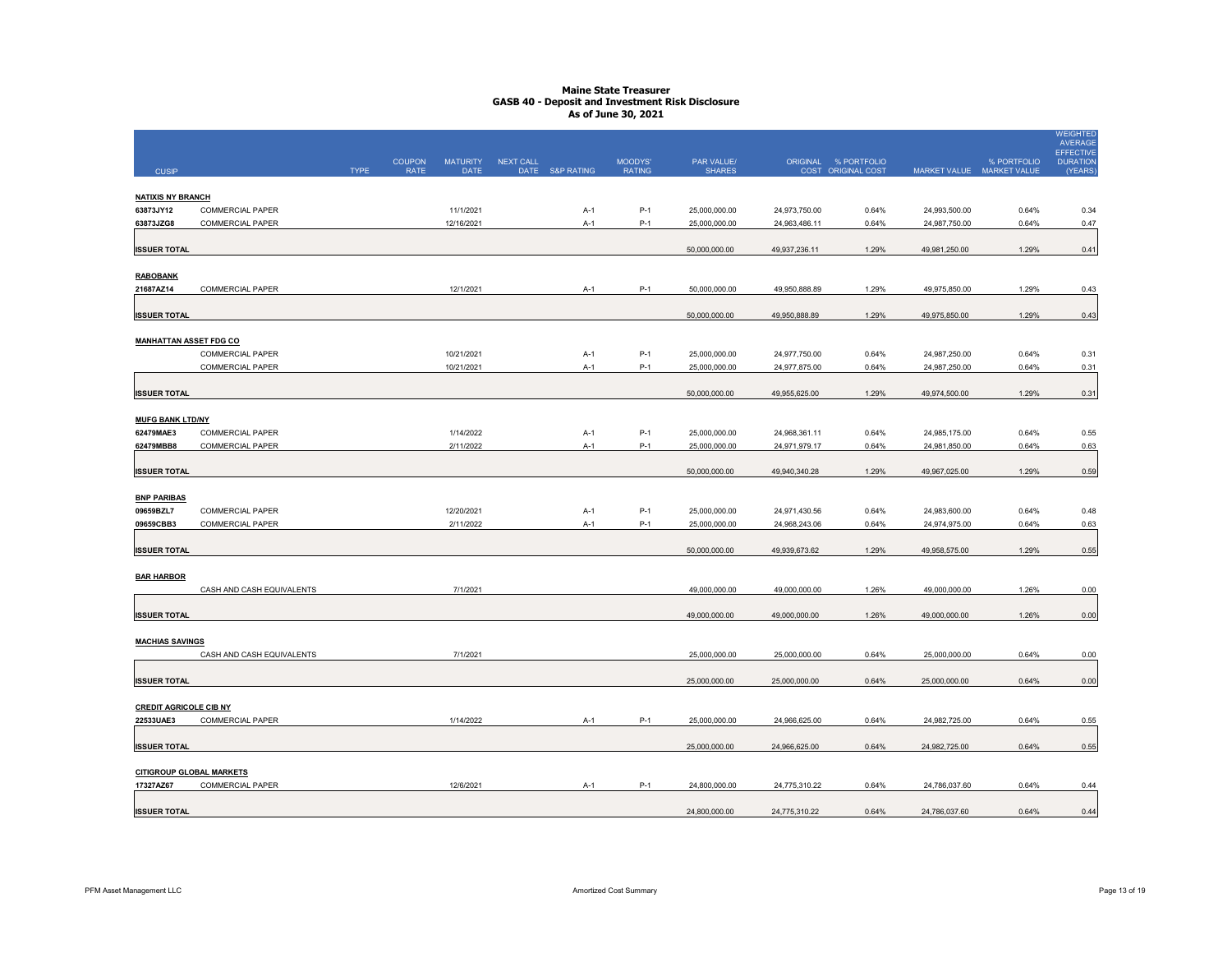|                                |                           |             | <b>COUPON</b> | <b>MATURITY</b> | <b>NEXT CALL</b> |                 | MOODYS'       | PAR VALUE/       |                  | ORIGINAL % PORTFOLIO |                  | % PORTFOLIO               | <b>WEIGHTED</b><br><b>AVERAGE</b><br><b>EFFECTIVE</b><br><b>DURATION</b> |
|--------------------------------|---------------------------|-------------|---------------|-----------------|------------------|-----------------|---------------|------------------|------------------|----------------------|------------------|---------------------------|--------------------------------------------------------------------------|
| <b>CUSIP</b>                   |                           | <b>TYPE</b> | <b>RATE</b>   | <b>DATE</b>     |                  | DATE S&P RATING | <b>RATING</b> | <b>SHARES</b>    |                  | COST ORIGINAL COST   |                  | MARKET VALUE MARKET VALUE | (YEARS)                                                                  |
| <b>OLD LINE FUNDING LLC</b>    |                           |             |               |                 |                  |                 |               |                  |                  |                      |                  |                           |                                                                          |
| 67983TYF7                      | <b>COMMERCIAL PAPER</b>   |             |               | 11/15/2021      |                  | $A-1+$          | $P-1$         | 23,000,000.00    | 22,983,721.11    | 0.59%                | 22,985,510.00    | 0.59%                     | 0.38                                                                     |
| <b>ISSUER TOTAL</b>            |                           |             |               |                 |                  |                 |               | 23.000.000.00    | 22.983.721.11    | 0.59%                | 22.985.510.00    | 0.59%                     | 0.38                                                                     |
| JOHNSON & JOHNSON              |                           |             |               |                 |                  |                 |               |                  |                  |                      |                  |                           |                                                                          |
| 478160CD4                      | CORPORATE                 |             | 2.250         | 3/3/2022        |                  | AAA             | Aaa           | 16,893,000.00    | 16,680,992.85    | 0.43%                | 17,109,399.33    | 0.44%                     | 0.67                                                                     |
| <b>ISSUER TOTAL</b>            |                           |             |               |                 |                  |                 |               | 16.893.000.00    | 16.680.992.85    | 0.43%                | 17,109,399.33    | 0.44%                     | 1.70                                                                     |
| <b>BANGOR SAVINGS</b>          |                           |             |               |                 |                  |                 |               |                  |                  |                      |                  |                           |                                                                          |
|                                | CERTIFICATES OF DEPOSIT   |             | 0.400         | 4/8/2023        |                  | NR              | NR.           | 15,000,000.00    | 15,000,000.00    | 0.39%                | 15,000,000.00    | 0.39%                     | 1.79                                                                     |
| <b>ISSUER TOTAL</b>            |                           |             |               |                 |                  |                 |               | 15,000,000.00    | 15,000,000.00    | 0.39%                | 15,000,000.00    | 0.39%                     | 5.67                                                                     |
| <b>BATH SAVINGS</b>            |                           |             |               |                 |                  |                 |               |                  |                  |                      |                  |                           |                                                                          |
|                                | CASH AND CASH EQUIVALENTS |             |               | 7/1/2021        |                  |                 |               | 14,000,000.00    | 14,000,000.00    | 0.36%                | 14,000,000.00    | 0.36%                     | 0.00                                                                     |
| <b>ISSUER TOTAL</b>            |                           |             |               |                 |                  |                 |               | 14,000,000.00    | 14,000,000.00    | 0.36%                | 14,000,000.00    | 0.36%                     | 12.15                                                                    |
| <b>MICROSOFT</b>               |                           |             |               |                 |                  |                 |               |                  |                  |                      |                  |                           |                                                                          |
| 594918BW3                      | CORPORATE                 |             | 2.400         | 2/6/2022        | 1/6/2022         | AAA             | Aaa           | 10,000,000.00    | 10,156,600.00    | 0.26%                | 10,113,150.00    | 0.26%                     | 0.51                                                                     |
| <b>ISSUER TOTAL</b>            |                           |             |               |                 |                  |                 |               | 10,000,000.00    | 10,156,600.00    | 0.26%                | 10,113,150.00    | 0.26%                     | 34.15                                                                    |
| <b>BIDDEFORD SAVINGS BANK</b>  |                           |             |               |                 |                  |                 |               |                  |                  |                      |                  |                           |                                                                          |
|                                | CASH AND CASH EQUIVALENTS |             |               | 7/1/2021        |                  |                 |               | 5,000,000.00     | 5,000,000.00     | 0.13%                | 5,000,000.00     | 0.13%                     | 0.00                                                                     |
| <b>ISSUER TOTAL</b>            |                           |             |               |                 |                  |                 |               | 5,000,000.00     | 5,000,000.00     | 0.13%                | 5,000,000.00     | 0.13%                     | 138.13                                                                   |
| <b>FIDELITY GOVERNMENT MMF</b> |                           |             |               |                 |                  |                 |               |                  |                  |                      |                  |                           |                                                                          |
|                                | CASH AND CASH EQUIVALENTS |             |               | 7/1/2021        |                  | AAA             | AAA           | 2,000,000.00     | 2,000,000.00     | 0.05%                | 2,000,000.00     | 0.05%                     | 0.00                                                                     |
| <b>ISSUER TOTAL</b>            |                           |             |               |                 |                  |                 |               | 2,000,000.00     | 2,000,000.00     | 0.05%                | 2,000,000.00     | 0.05%                     | 690.64                                                                   |
| <b>PFM FUNDS</b>               |                           |             |               |                 |                  |                 |               |                  |                  |                      |                  |                           |                                                                          |
|                                | CASH AND CASH EQUIVALENTS |             |               | 7/1/2021        |                  |                 |               | 1.000.000.00     | 1,000,000.00     | 0.03%                | 1,000,000.00     | 0.03%                     | 0.00                                                                     |
|                                |                           |             |               |                 |                  |                 |               |                  |                  |                      |                  |                           |                                                                          |
| <b>ISSUER TOTAL</b>            |                           |             |               |                 |                  |                 |               | 1,000,000.00     | 1,000,000.00     | 0.03%                | 1,000,000.00     | 0.03%                     | 2762.56                                                                  |
|                                |                           |             |               |                 |                  |                 |               |                  |                  |                      |                  |                           |                                                                          |
| <b>GRAND TOTAL</b>             |                           |             |               |                 |                  |                 |               | 3,860,588,000.00 | 3,876,936,633.59 | 100.00%              | 3,883,293,099.54 | 100.00%                   |                                                                          |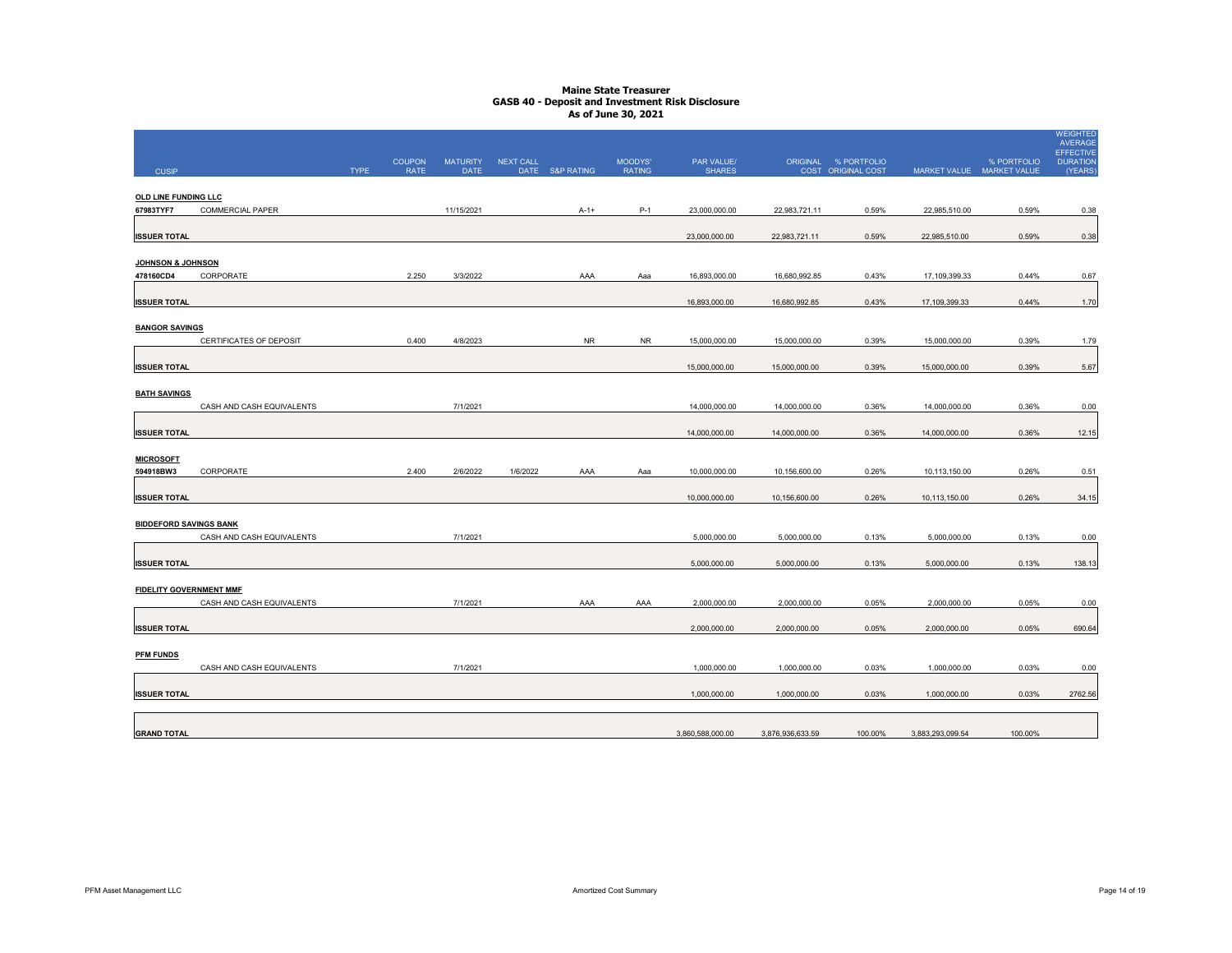#### **Maine State Treasurer Securities PurchasedDuring the Month Ended June 30, 2021**

|                                |                      |             |               |                 |                  |                  |                  |                  | <b>ACCRUED</b>                      |         |
|--------------------------------|----------------------|-------------|---------------|-----------------|------------------|------------------|------------------|------------------|-------------------------------------|---------|
| <b>CUSIP</b>                   | <b>ISSUER</b>        | <b>DATE</b> | <b>COUPON</b> | <b>MATURITY</b> | <b>CALL DATE</b> | PAR VALUE/SHARES | <b>UNIT COST</b> | <b>PRINCIPAL</b> | <b>INTEREST</b><br><b>PURCHASED</b> | YIELD   |
|                                |                      |             |               |                 |                  |                  |                  |                  |                                     |         |
| <b>CASH AND EQUIVALENTS</b>    |                      |             |               |                 |                  |                  |                  |                  |                                     |         |
|                                | U.S. BANK DDA        | 6/2/2021    | 0.030V        |                 |                  | 2,000,000.00     | 100.00           | 2,000,000.00     | 0.00                                | 0.030 V |
|                                | U.S. BANK DDA        | 6/4/2021    | 0.030V        |                 |                  | 73,000,000.00    | 100.00           | 73,000,000.00    | 0.00                                | 0.030 V |
|                                | U.S. BANK DDA        | 6/8/2021    | 0.030V        |                 |                  | 40,000,000.00    | 100.00           | 40,000,000.00    | 0.00                                | 0.030 V |
|                                | U.S. BANK DDA        | 6/9/2021    | 0.030V        |                 |                  | 38,000,000.00    | 100.00           | 38,000,000.00    | 0.00                                | 0.030 V |
|                                | U.S. BANK DDA        | 6/11/2021   | 0.030V        |                 |                  | 77,000,000.00    | 100.00           | 77,000,000.00    | 0.00                                | 0.030 V |
|                                | U.S. BANK DDA        | 6/15/2021   | 0.030V        |                 |                  | 184,000,000.00   | 100.00           | 184,000,000.00   | 0.00                                | 0.030 V |
|                                | U.S. BANK DDA        | 6/16/2021   | 0.030V        |                 |                  | 45,000,000.00    | 100.00           | 45,000,000.00    | 0.00                                | 0.030 V |
|                                | U.S. BANK DDA        | 6/18/2021   | 0.030V        |                 |                  | 60,000,000.00    | 100.00           | 60,000,000.00    | 0.00                                | 0.030 V |
|                                | U.S. BANK DDA        | 6/23/2021   | 0.030 V       |                 |                  | 134,000,000.00   | 100.00           | 134,000,000.00   | 0.00                                | 0.030 V |
|                                | U.S. BANK DDA        | 6/30/2021   | 0.030V        |                 |                  | 43,000,000.00    | 100.00           | 43,000,000.00    | 0.00                                | 0.030 V |
|                                |                      |             |               |                 |                  |                  |                  |                  |                                     |         |
| <b>TOTAL:</b>                  |                      |             |               |                 |                  | 696,000,000.00   |                  | 696,000,000.00   | 0.00                                |         |
| <b>CERTIFICATES OF DEPOSIT</b> |                      |             |               |                 |                  |                  |                  |                  |                                     |         |
|                                | PEOPLE'S UNITED BANK | 6/14/2021   | 0.200         | 6/14/2023       |                  | 10,000,000.00    | 100.000          | 10,000,000.00    | 0.00                                | 0.20    |
|                                |                      |             |               |                 |                  |                  |                  |                  |                                     |         |
| <b>TOTAL:</b>                  |                      |             |               |                 |                  | 10,000,000.00    |                  | 10,000,000.00    | 0.00                                |         |
| <b>U.S. TREASURIES</b>         |                      |             |               |                 |                  |                  |                  |                  |                                     |         |
| 912828V23                      | <b>US TREASURY</b>   | 6/21/2021   | 2.250         | 12/31/2023      |                  | 50,000,000.00    | 104.730          | 52,365,234.38    | 534,530.39                          | 0.37    |
| 91282CCG4                      | <b>US TREASURY</b>   | 6/21/2021   | 0.250         | 6/15/2024       |                  | 50,000,000.00    | 99.309           | 49,654,296.88    | 2,049.18                            | 0.48    |
| 91282CAP6                      | <b>US TREASURY</b>   | 6/30/2021   | 0.125         | 10/15/2023      |                  | 35,000,000.00    | 99.578           | 34,852,343.75    | 9,084.70                            | 0.31    |
|                                |                      |             |               |                 |                  |                  |                  |                  |                                     |         |
| <b>TOTAL:</b>                  |                      |             |               |                 |                  | 135,000,000.00   |                  | 136,871,875.01   | 545,664.27                          |         |
|                                |                      |             |               |                 |                  |                  |                  |                  |                                     |         |
|                                |                      |             |               |                 |                  |                  |                  |                  |                                     |         |
| <b>GRAND TOTAL:</b>            |                      |             |               |                 |                  | 1,114,000,000.00 |                  | 842,871,875.01   | 545,664.27                          |         |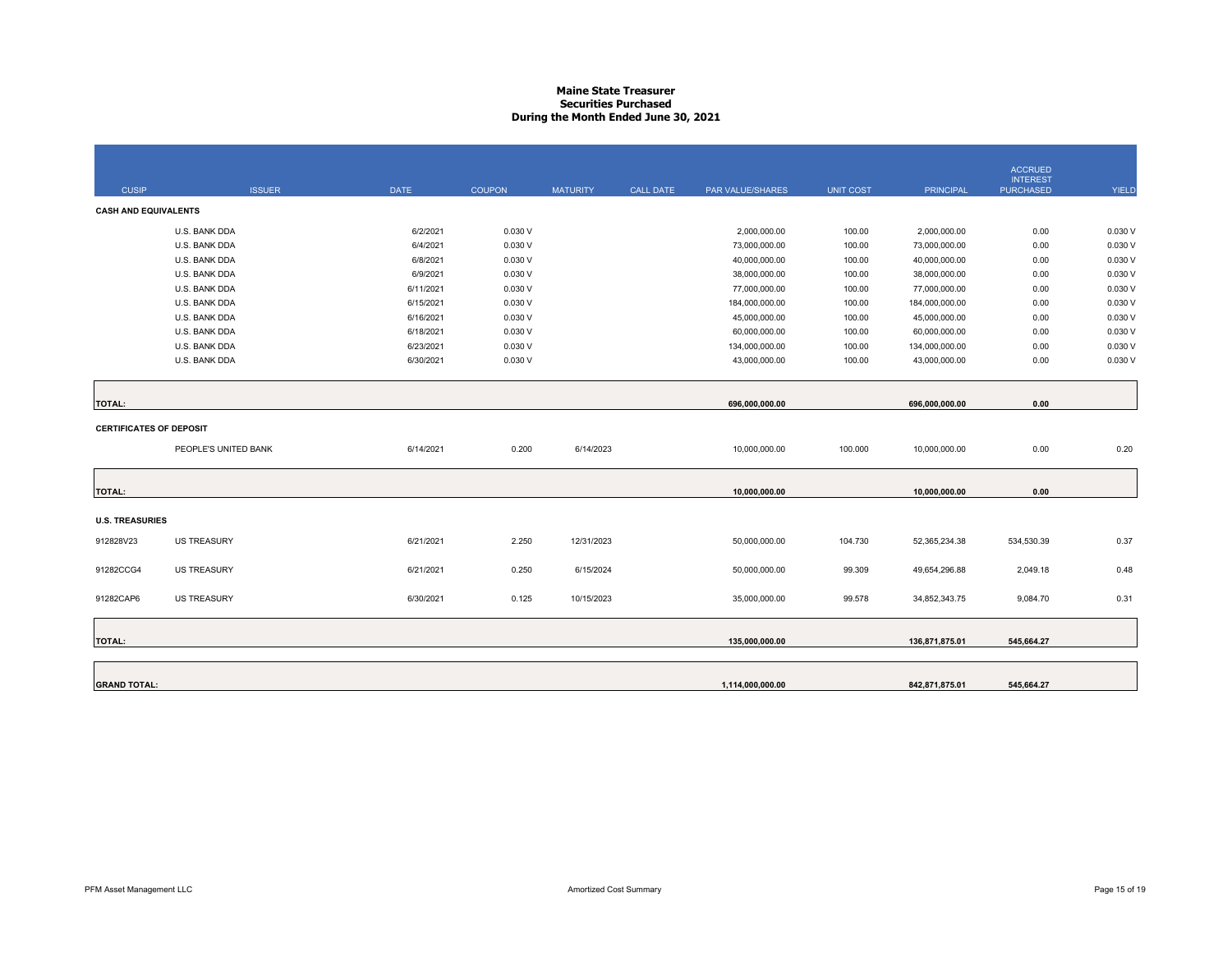# **Maine State TreasurerSecurities Sold and Matured During the Month Ended June 30, 2021**

| <b>CUSIP</b>        | <b>ISSUER</b>                  | DATE      | <b>MATURITY/</b><br>COUPON CALL DATE | <b>PAR VALUE/SHARES</b> | <b>ORIGINAL COST</b> | AMORTIZED COST AT<br><b>SALE OR MATURITY</b><br>(AMORT) | <b>PRICE</b> | <b>MARKET VALUE AT</b><br>SALE / SALE OR MATURITY /<br>ACCRETION / MATURITY CHANGE IN MARKET REALIZED GAIN<br>VALUE | (LOSS) | <b>ACCRUED</b><br><b>INTEREST</b><br><b>SOLD</b> | <b>INTEREST</b><br><b>RECEIVED</b> | <b>INTEREST</b><br><b>EARNED</b> | YIELD   |
|---------------------|--------------------------------|-----------|--------------------------------------|-------------------------|----------------------|---------------------------------------------------------|--------------|---------------------------------------------------------------------------------------------------------------------|--------|--------------------------------------------------|------------------------------------|----------------------------------|---------|
|                     | <b>CASH AND EQUIVALENTS</b>    |           |                                      |                         |                      |                                                         |              |                                                                                                                     |        |                                                  |                                    |                                  |         |
|                     | U.S. BANK DDA                  | 6/1/2021  | 0.030V                               | 6,000,000.00            | 6,000,000.00         | 6.000.000.00                                            | 100.00       | 6,000,000.00                                                                                                        | 0.00   | 0.00                                             | 0.00                               | 0.00                             | 0.030V  |
|                     |                                |           |                                      |                         |                      | 0.00                                                    |              | 0.00                                                                                                                |        |                                                  |                                    |                                  |         |
|                     | U.S. BANK DDA                  | 6/3/2021  | 0.030V                               | 47,000,000.00           | 47,000,000.00        | 47,000,000.00                                           | 100.00       | 47,000,000.00                                                                                                       | 0.00   | 0.00                                             | 0.00                               | 0.00                             | 0.030 V |
|                     |                                |           |                                      |                         |                      | 0.00                                                    |              | 0.00                                                                                                                |        |                                                  |                                    |                                  |         |
|                     | U.S. BANK DDA                  | 6/7/2021  | 0.030 V                              | 14,000,000.00           | 14,000,000.00        | 14,000,000.00                                           | 100.00       | 14,000,000.00                                                                                                       | 0.00   | 0.00                                             | 0.00                               | 0.00                             | 0.030 V |
|                     |                                |           |                                      |                         |                      | 0.00                                                    |              | 0.00                                                                                                                |        |                                                  |                                    |                                  |         |
|                     | U.S. BANK DDA                  | 6/10/2021 | 0.030V                               | 57,000,000.00           | 57,000,000.00        | 57,000,000.00                                           | 100.00       | 57,000,000.00                                                                                                       | 0.00   | 0.00                                             | 0.00                               | 0.00                             | 0.030 V |
|                     |                                |           |                                      |                         |                      | 0.00                                                    |              | 0.00                                                                                                                |        |                                                  |                                    |                                  |         |
|                     | U.S. BANK DDA                  | 6/14/2021 | 0.030V                               | 7,000,000.00            | 7,000,000.00         | 7,000,000.00                                            | 100.00       | 7,000,000.00                                                                                                        | 0.00   | 0.00                                             | 0.00                               | 0.00                             | 0.030 V |
|                     |                                |           |                                      |                         |                      | 0.00                                                    |              | 0.00                                                                                                                |        |                                                  |                                    |                                  |         |
|                     | U.S. BANK DDA                  | 6/17/2021 | 0.030V                               | 39,000,000.00           | 39,000,000.00        | 39,000,000.00                                           | 100.00       | 39,000,000.00                                                                                                       | 0.00   | 0.00                                             | 0.00                               | 0.00                             | 0.030 V |
|                     | U.S. BANK DDA                  | 6/21/2021 | 0.030V                               | 97,000,000.00           | 97,000,000.00        | 0.00<br>97,000,000.00                                   | 100.00       | 0.00<br>97,000,000.00                                                                                               | 0.00   | 0.00                                             | 0.00                               | 0.00                             | 0.030 V |
|                     |                                |           |                                      |                         |                      | 0.00                                                    |              | 0.00                                                                                                                |        |                                                  |                                    |                                  |         |
|                     | U.S. BANK DDA                  | 6/22/2021 | 0.030V                               | 1,000,000.00            | 1,000,000.00         | 1,000,000.00                                            | 100.00       | 1,000,000.00                                                                                                        | 0.00   | 0.00                                             | 0.00                               | 0.00                             | 0.030 V |
|                     |                                |           |                                      |                         |                      | 0.00                                                    |              | 0.00                                                                                                                |        |                                                  |                                    |                                  |         |
|                     | U.S. BANK DDA                  | 6/24/2021 | 0.030V                               | 22,000,000.00           | 22,000,000.00        | 22,000,000.00                                           | 100.00       | 22,000,000.00                                                                                                       | 0.00   | 0.00                                             | 0.00                               | 0.00                             | 0.030 V |
|                     |                                |           |                                      |                         |                      | 0.00                                                    |              | 0.00                                                                                                                |        |                                                  |                                    |                                  |         |
|                     | U.S. BANK DDA                  | 6/25/2021 | 0.030V                               | 6,000,000.00            | 6,000,000.00         | 6,000,000.00                                            | 100.00       | 6,000,000.00                                                                                                        | 0.00   | 0.00                                             | 0.00                               | 0.00                             | 0.030 V |
|                     |                                |           |                                      |                         |                      | 0.00                                                    |              | 0.00                                                                                                                |        |                                                  |                                    |                                  |         |
|                     | U.S. BANK DDA                  | 6/28/2021 | 0.030V                               | 18,000,000.00           | 18,000,000.00        | 18,000,000.00                                           | 100.00       | 18,000,000.00                                                                                                       | 0.00   | 0.00                                             | 0.00                               | 0.00                             | 0.030 V |
|                     |                                |           |                                      |                         |                      | 0.00                                                    |              | 0.00                                                                                                                |        |                                                  |                                    |                                  |         |
|                     | U.S. BANK DDA                  | 6/29/2021 | 0.030V                               | 19,000,000.00           | 19,000,000.00        | 19,000,000.00                                           | 100.00       | 19,000,000.00                                                                                                       | 0.00   | 0.00                                             | 0.00                               | 0.00                             | 0.030V  |
|                     |                                |           |                                      |                         |                      | 0.00                                                    |              | 0.00                                                                                                                |        |                                                  |                                    |                                  |         |
|                     |                                |           |                                      |                         |                      |                                                         |              |                                                                                                                     |        |                                                  |                                    |                                  |         |
| <b>TOTAL:</b>       |                                |           |                                      | 333,000,000.00          | 333,000,000.00       | 333,000,000.00<br>0.00                                  |              | 333,000,000.00<br>0.00                                                                                              | 0.00   | 0.00                                             | 0.00                               | 0.00                             |         |
|                     |                                |           |                                      |                         |                      |                                                         |              |                                                                                                                     |        |                                                  |                                    |                                  |         |
|                     | <b>CERTIFICATES OF DEPOSIT</b> |           |                                      |                         |                      |                                                         |              |                                                                                                                     |        |                                                  |                                    |                                  |         |
|                     |                                |           |                                      |                         |                      |                                                         |              |                                                                                                                     |        |                                                  |                                    |                                  |         |
|                     | <b>BAR HARBOR</b>              | 6/12/2021 | 2.330 6/12/2021                      | 50,000,000.00           | 50,000,000.00        | 50,000,000.00                                           | 0.00         | 50,000,000.00                                                                                                       | 0.00   | 0.00                                             | 2,383,491.47                       | 53,491.47                        | 2.33    |
|                     |                                |           |                                      |                         |                      | 0.00                                                    |              | 0.00                                                                                                                |        |                                                  |                                    |                                  |         |
|                     |                                |           |                                      | 50,000,000.00           | 50,000,000.00        | 50,000,000.00                                           |              | 50,000,000.00                                                                                                       | 0.00   | 0.00                                             | 2,383,491.47                       | 53,491.47                        |         |
| <b>TOTAL:</b>       |                                |           |                                      |                         |                      | 0.00                                                    |              | 0.00                                                                                                                |        |                                                  |                                    |                                  |         |
|                     |                                |           |                                      |                         |                      |                                                         |              |                                                                                                                     |        |                                                  |                                    |                                  |         |
|                     | FEDERAL AGENCY SECURITIES      |           |                                      |                         |                      |                                                         |              |                                                                                                                     |        |                                                  |                                    |                                  |         |
|                     |                                |           |                                      |                         |                      |                                                         |              |                                                                                                                     |        |                                                  |                                    |                                  |         |
| 3135G05B5 FNMA      |                                | 6/30/2021 | 0.450 6/30/2021                      |                         |                      |                                                         | 100.00       |                                                                                                                     | 0.00   | 0.00                                             | 78,750.00                          | 12,687.50                        |         |
|                     |                                |           |                                      | 35,000,000.00           | 34,998,250.00        | 35,000,000.00<br>1,219.70                               |              | 35,000,000.00<br>(10,045.00)                                                                                        |        |                                                  |                                    |                                  |         |
|                     |                                |           |                                      |                         |                      |                                                         |              |                                                                                                                     |        |                                                  |                                    |                                  |         |
|                     |                                |           |                                      | 35,000,000.00           | 34,998,250.00        | 35,000,000.00                                           |              | 35,000,000.00                                                                                                       | 0.00   | 0.00                                             | 78,750.00                          | 12,687.50                        |         |
| <b>TOTAL:</b>       |                                |           |                                      |                         |                      | 1,219.70                                                |              | (10.045.00)                                                                                                         |        |                                                  |                                    |                                  |         |
|                     |                                |           |                                      |                         |                      |                                                         |              |                                                                                                                     |        |                                                  |                                    |                                  |         |
|                     |                                |           |                                      | s.<br>418.000.000.00    | 417,998,250.00       | 418,000,000.00                                          |              | 418,000,000.00                                                                                                      | 0.00   | 0.00                                             | 2,462,241.47                       | 66,178.97                        |         |
| <b>GRAND TOTAL:</b> |                                |           |                                      |                         |                      | 1,219.70                                                |              | (10,045.00)                                                                                                         |        |                                                  |                                    |                                  |         |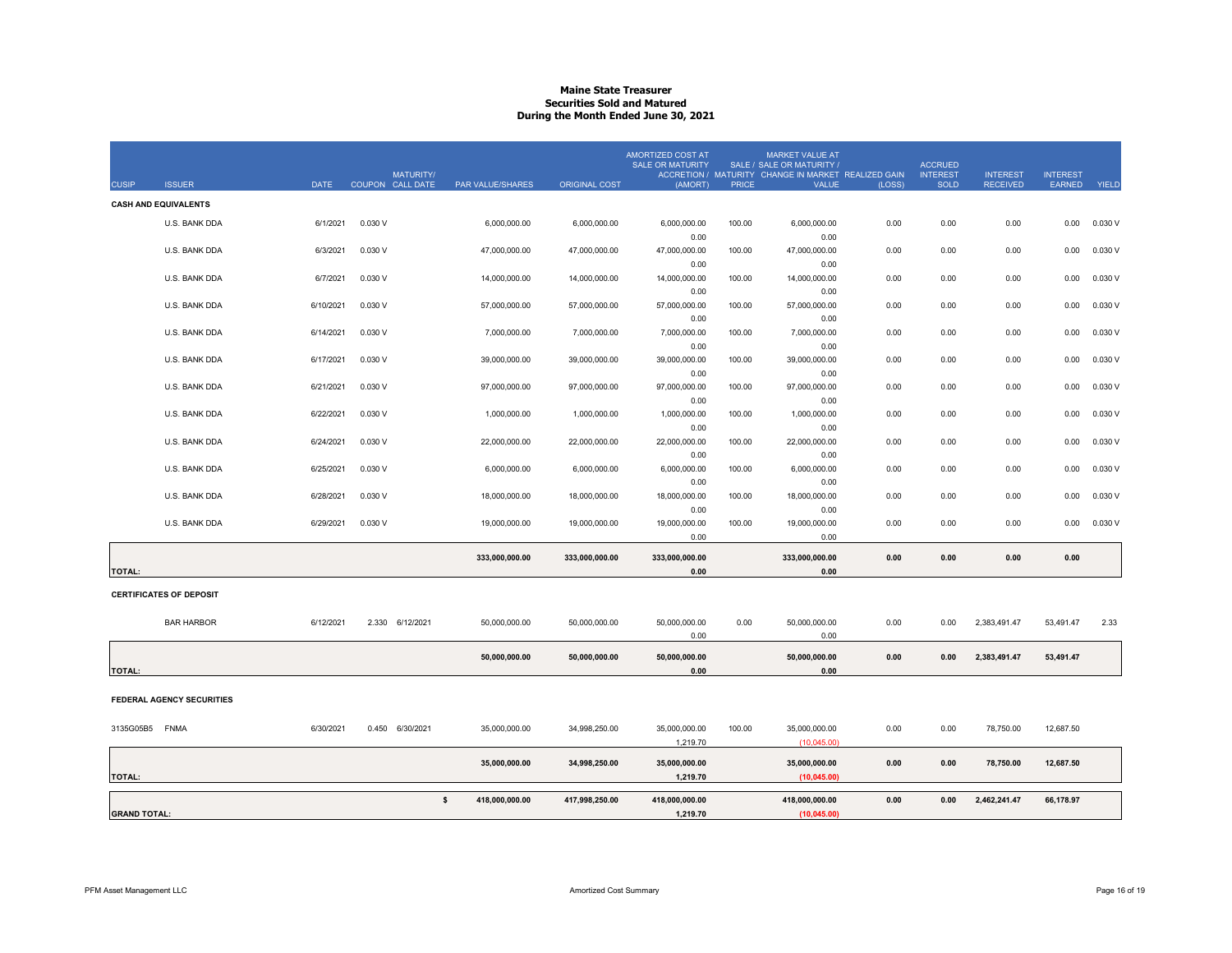#### **Maine State Treasurer Transaction Report For the Month Ended June 30, 2021**

| <b>DATE</b> | <b>CUSIP</b> | <b>TRANSACTION</b> | <b>SECURITY TYPE</b> | <b>DESCRIPTION</b>                        | <b>MATURITY</b> | PAR VALUE/SHARES | <b>PRINCIPAL</b> | <b>INTEREST</b> | <b>TRANSACTION TOTAL</b> | <b>BALANCE</b>     |
|-------------|--------------|--------------------|----------------------|-------------------------------------------|-----------------|------------------|------------------|-----------------|--------------------------|--------------------|
|             |              |                    |                      |                                           |                 |                  |                  |                 |                          |                    |
| 6/1/2021    |              | <b>INTEREST</b>    | <b>CASH EQUIV</b>    | FIDELITY GOVERNMENT MMF                   |                 | 0.00             | 0.00             | 16.99           | 16.99                    | 16.99              |
|             |              | <b>INTEREST</b>    | <b>CASH EQUIV</b>    | PFM FUNDS                                 |                 | 0.00             | 0.00             | 138.64          | 138.64                   | 155.63             |
|             |              | <b>INTEREST</b>    | <b>CASH EQUIV</b>    | <b>BATH SAVINGS</b>                       |                 | 0.00             | 0.00             | 644.39          | 644.39                   | 800.02             |
|             |              | <b>INTEREST</b>    | <b>CASH EQUIV</b>    | <b>BAR HARBOR</b>                         |                 | 0.00             | 0.00             | 4,161.67        | 4,161.67                 | 4,961.69           |
|             |              | <b>INTEREST</b>    | <b>CASH EQUIV</b>    | <b>BIDDEFORD SAVINGS BANK</b>             |                 | 0.00             | 0.00             | 306.86          | 306.86                   | 5,268.55           |
|             |              | <b>INTEREST</b>    | <b>CASH EQUIV</b>    | <b>CAMDEN NATIONAL</b>                    |                 | 0.00             | 0.00             | 249.87          | 249.87                   | 5,518.42           |
|             |              | <b>INTEREST</b>    | <b>CASH EQUIV</b>    | <b>CITIZENS BANK</b>                      |                 | 0.00             | 0.00             | 5,945.20        | 5,945.20                 | 11,463.62          |
|             |              | <b>INTEREST</b>    | CASH EQUIV           | <b>FIRST NATIONAL</b>                     |                 | 0.00             | 0.00             | 2,123.29        | 2,123.29                 | 13,586.91          |
|             |              | <b>INTEREST</b>    | <b>CASH EQUIV</b>    | TD BANK GOLDMAN SACHS<br><b>MONEYMRKT</b> |                 | 0.00             | 0.00             | 2,263.72        | 2,263.72                 | 15,850.63          |
|             |              | <b>INTEREST</b>    | <b>CASH EQUIV</b>    | <b>MACHIAS SAVINGS</b>                    |                 | 0.00             | 0.00             | 821.93          | 821.93                   | 16,672.56          |
|             |              | <b>INTEREST</b>    | <b>CASH EQUIV</b>    | NORTHEAST BANK                            |                 | 0.00             | 0.00             | 4,841.13        | 4,841.13                 | 21,513.69          |
|             |              | <b>INTEREST</b>    | <b>CASH EQUIV</b>    | <b>TD BANK</b>                            |                 | 0.00             | 0.00             | 12,739.77       | 12,739.77                | 34,253.46          |
|             |              | <b>INTEREST</b>    | <b>CASH EQUIV</b>    | U.S. BANK DDA                             |                 | 0.00             | 0.00             | 9,302.65        | 9,302.65                 | 43,556.11          |
|             |              | SELL               | <b>CASH EQUIV</b>    | U.S. BANK DDA                             |                 | 6,000,000.00     | 6,000,000.00     | 0.00            | 6,000,000.00             | 6,043,556.11       |
| 6/2/2021    |              | <b>BUY</b>         | <b>CASH EQUIV</b>    | U.S. BANK DDA                             |                 | 2,000,000.00     | 2,000,000.00     | 0.00            | (2,000,000.00)           | 4,043,556.11       |
| 6/3/2021    |              | SELL               | <b>CASH EQUIV</b>    | U.S. BANK DDA                             |                 | 47,000,000.00    | 47,000,000.00    | 0.00            | 47,000,000.00            | 51,043,556.11      |
| 6/4/2021    | 3137EAFA2    | <b>INTEREST</b>    | <b>INSTR</b>         | <b>FHLMC</b>                              | 12/4/2023       | 0.00             | 0.00             | 31,250.00       | 31,250.00                | 51.074.806.11      |
|             |              | <b>BUY</b>         | <b>CASH EQUIV</b>    | U.S. BANK DDA                             |                 | 73,000,000.00    | 73,000,000.00    | 0.00            | (73,000,000.00)          | (21, 925, 193.89)  |
| 6/7/2021    |              | SELL               | <b>CASH EQUIV</b>    | U.S. BANK DDA                             |                 | 14,000,000.00    | 14,000,000.00    | 0.00            | 14,000,000.00            | (7,925,193.89)     |
| 6/8/2021    |              | <b>BUY</b>         | <b>CASH EQUIV</b>    | U.S. BANK DDA                             |                 | 40,000,000.00    | 40,000,000.00    | 0.00            | (40,000,000.00)          | (47, 925, 193.89)  |
| 6/9/2021    |              | <b>BUY</b>         | <b>CASH EQUIV</b>    | U.S. BANK DDA                             |                 | 38,000,000.00    | 38,000,000.00    | 0.00            | (38,000,000.00)          | (85,925,193.89)    |
| 6/10/2021   | 313379Q69    | <b>INTEREST</b>    | <b>INSTR</b>         | <b>FHLB</b>                               | 6/10/2022       | 0.00             | 0.00             | 318,750.00      | 318,750.00               | (85,606,443.89)    |
|             |              | SELL               | <b>CASH EQUIV</b>    | U.S. BANK DDA                             |                 | 57,000,000.00    | 57,000,000.00    | 0.00            | 57,000,000.00            | (28,606,443.89)    |
| 6/11/2021   |              | <b>BUY</b>         | <b>CASH EQUIV</b>    | U.S. BANK DDA                             |                 | 77,000,000.00    | 77,000,000.00    | 0.00            | (77,000,000.00)          | (105,606,443.89)   |
| 6/12/2021   |              | <b>MATURITY</b>    | CD                   | <b>BAR HARBOR</b>                         | 6/12/2021       | 50,000,000.00    | 50,000,000.00    | 2,383,491.47    | 52,383,491.47            | (53, 222, 952.42)  |
| 6/14/2021   |              | <b>BUY</b>         | CD                   | PEOPLE'S UNITED BANK                      | 6/14/2023       | 10,000,000.00    | 10,000,000.00    | 0.00            | (10,000,000.00)          | (63, 222, 952, 42) |
|             |              | SELL               | <b>CASH EQUIV</b>    | U.S. BANK DDA                             |                 | 7,000,000.00     | 7,000,000.00     | 0.00            | 7,000,000.00             | (56, 222, 952.42)  |
| 6/15/2021   | 912828YW4    | <b>INTEREST</b>    | <b>UST</b>           | <b>US TREASURY</b>                        | 12/15/2022      | 0.00             | 0.00             | 243,750.00      | 243,750.00               | (55,979,202.42)    |
|             |              | <b>BUY</b>         | <b>CASH EQUIV</b>    | U.S. BANK DDA                             |                 | 184,000,000.00   | 184,000,000.00   | 0.00            | (184,000,000.00)         | (239, 979, 202.42) |
| 6/16/2021   |              | <b>BUY</b>         | <b>CASH EQUIV</b>    | U.S. BANK DDA                             |                 | 45,000,000.00    | 45,000,000.00    | 0.00            | (45,000,000.00)          | (284, 979, 202.42) |
| 6/17/2021   |              | SELL               | <b>CASH EQUIV</b>    | U.S. BANK DDA                             |                 | 39,000,000.00    | 39,000,000.00    | 0.00            | 39,000,000.00            | (245.979.202.42)   |
| 6/18/2021   |              | <b>BUY</b>         | <b>CASH EQUIV</b>    | U.S. BANK DDA                             |                 | 60,000,000.00    | 60,000,000.00    | 0.00            | (60,000,000.00)          | (305, 979, 202.42) |
| 6/21/2021   | 912828V23    | <b>BUY</b>         | <b>UST</b>           | <b>US TREASURY</b>                        | 12/31/2023      | 52,365,234.38    | 52,365,234.38    | 534,530.39      | (52,899,764.77)          | (358, 878, 967.19) |
|             | 91282CCG4    | <b>BUY</b>         | <b>UST</b>           | <b>US TREASURY</b>                        | 6/15/2024       | 49,654,296.88    | 49,654,296.88    | 2,049.18        | (49,656,346.06)          | (408, 535, 313.25) |
|             |              | SELL               | <b>CASH EQUIV</b>    | U.S. BANK DDA                             |                 | 97,000,000.00    | 97,000,000.00    | 0.00            | 97,000,000.00            | (311, 535, 313.25) |
| 6/22/2021   |              | SELL               | <b>CASH EQUIV</b>    | U.S. BANK DDA                             |                 | 1,000,000.00     | 1,000,000.00     | 0.00            | 1,000,000.00             | (310, 535, 313.25) |
| 6/23/2021   |              | <b>BUY</b>         | <b>CASH EQUIV</b>    | U.S. BANK DDA                             |                 | 134,000,000.00   | 134,000,000.00   | 0.00            | (134,000,000.00)         | (444, 535, 313.25) |
| 6/24/2021   |              | SELL               | <b>CASH EQUIV</b>    | U.S. BANK DDA                             |                 | 22,000,000.00    | 22,000,000.00    | 0.00            | 22,000,000.00            | (422, 535, 313.25) |
| 6/25/2021   |              | SELL               | <b>CASH EQUIV</b>    | U.S. BANK DDA                             |                 | 6,000,000.00     | 6,000,000.00     | 0.00            | 6,000,000.00             | (416, 535, 313.25) |
| 6/28/2021   |              | <b>SELL</b>        | <b>CASH EQUIV</b>    | U.S. BANK DDA                             |                 | 18,000,000.00    | 18,000,000.00    | 0.00            | 18,000,000.00            | (398, 535, 313.25) |
| 6/29/2021   |              | SELL               | <b>CASH EQUIV</b>    | U.S. BANK DDA                             |                 | 19,000,000.00    | 19,000,000.00    | 0.00            | 19,000,000.00            | (379, 535, 313.25) |
|             |              |                    |                      |                                           |                 |                  |                  |                 |                          |                    |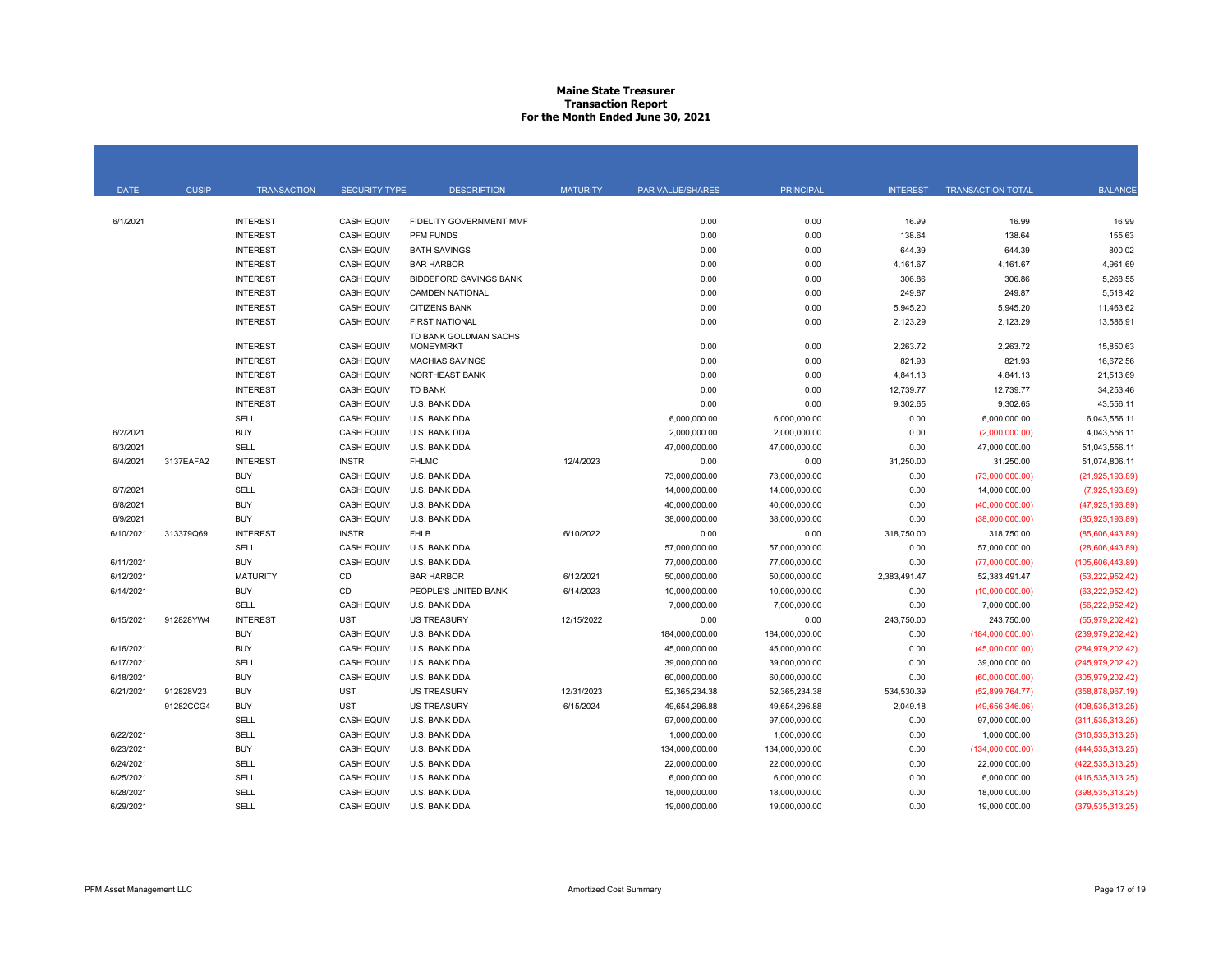#### **Maine State Treasurer Transaction Report For the Month Ended June 30, 2021**

| <b>DATE</b> | <b>CUSIP</b> | <b>TRANSACTION</b> | <b>SECURITY TYPE</b> | <b>DESCRIPTION</b> | <b>MATURITY</b> | <b>PAR VALUE/SHARES</b> | <b>PRINCIPAL</b> | <b>INTEREST</b> | <b>TRANSACTION TOTAL</b> | <b>BALANCE</b>      |
|-------------|--------------|--------------------|----------------------|--------------------|-----------------|-------------------------|------------------|-----------------|--------------------------|---------------------|
|             |              |                    |                      |                    |                 |                         |                  |                 |                          |                     |
| 6/30/2021   | 3134GXJF2    | <b>INTEREST</b>    | <b>INSTR</b>         | <b>FHLMC</b>       | 12/30/2022      | 0.00                    | 0.00             | 35,000.00       | 35,000.00                | (379, 500, 313.25)  |
|             | 3135G05B5    | <b>MATURITY</b>    | <b>INSTR</b>         | <b>FNMA</b>        | 6/30/2021       | 35,000,000.00           | 35,000,000.00    | 78,750.00       | 35,078,750.00            | (344, 421, 563.25)  |
|             | 912828V23    | <b>INTEREST</b>    | <b>UST</b>           | <b>US TREASURY</b> | 12/31/2023      | 0.00                    | 0.00             | 562,500.00      | 562,500.00               | (343,859,063.25)    |
|             | 912828XG0    | <b>INTEREST</b>    | <b>UST</b>           | <b>US TREASURY</b> | 6/30/2022       | 0.00                    | 0.00             | 286,875.00      | 286,875.00               | (343,572,188.25)    |
|             | 91282CAP6    | <b>BUY</b>         | <b>UST</b>           | <b>US TREASURY</b> | 10/15/2023      | 34.852.343.75           | 34,852,343.75    | 9,084.70        | (34,861,428.45)          | (378, 433, 616.70)  |
|             |              | <b>INTEREST</b>    | <b>CASH EQUIV</b>    | <b>MISC INCOME</b> |                 | 0.00                    | 0.00             | 2.96            | 2.96                     | (378, 433, 613.74)  |
|             |              | <b>BUY</b>         | <b>CASH EQUIV</b>    | U.S. BANK DDA      |                 | 43,000,000.00           | 43,000,000.00    | 0.00            | (43,000,000.00)          | (421, 433, 613, 74) |

#### **Net Contributions**

**421,433,613.74**

**Net Withdrawals**

**-**